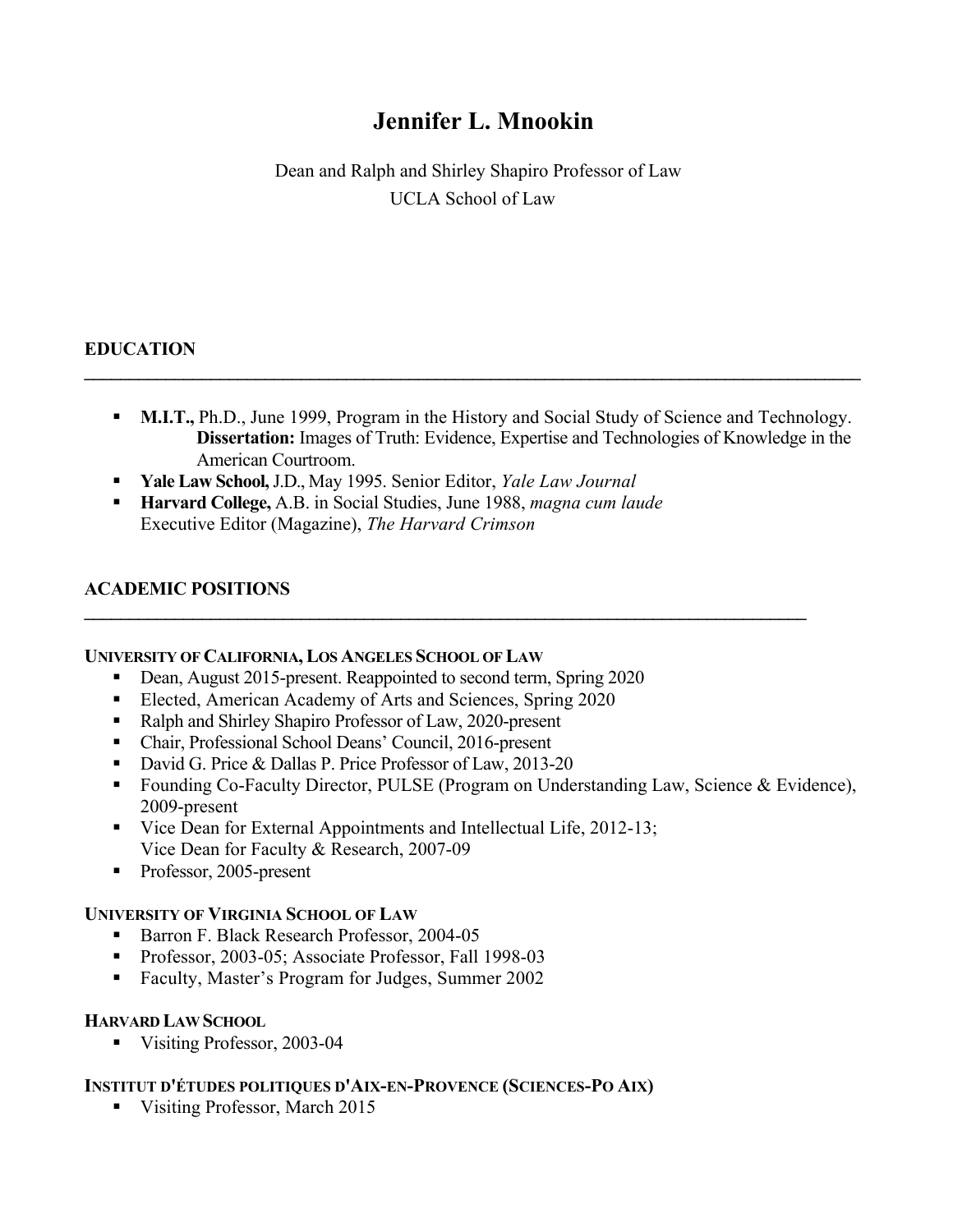## **ADMINISTRATIVE LEADERSHIP**

 **OVERVIEW**: As the ninth dean of UCLA Law School, I have worked over my 6.5 years in the role to build inclusive, collaborative excellence among our approximately1350 students, 130 full-time faculty and 150 staff. Over the past several years, we have achieved our highest rankings in the history of the school; increased the diversity and the percentage of underrepresented and first-generation college scholarly profile; broken all prior UCLA Law fundraising records; created multiple new our globally focused LL.M. program; built and successfully launched a new self-supporting graduate on the Chancellor's Leadership Cabinet; as the Chair of the Professional School Deans' Council (a strategic space for collaboration and problem solving for UCLA's 13 professional school deans, library) and in a formal professional school liaison/strategic advisor role to our prior EVC/provost, graduates within our student body, as well as our students' academic credentials; increased our faculty's interdisciplinary academic centers and institutes focused on strategic intellectual priorities; greatly expanded our clinical and experiential programs to permit students to gain practical legal skills and contribute to the community; expanded our global engagements and increased size of and support for degree program; created new scholarships and programs to support inclusion and belonging and mental health support. I have also worked extensively across UCLA as a whole, including as one of two deans including Engineering, Education, Medicine, Public Health, Public Policy, etc., plust the university among numerous other cross-campus engagements.

#### **MAJOR ACCOMPLISHMENTS UNDER MY LEADERSHIP INCLUDE:**

- **FOCUSED ON CORE AREAS OF RESEARCH AND TEACHING FOCUS FOR THE LAW**  built additional support to support growth and increased impact for existing key institutes, • **MULTIPLE NEW PHILANTHROPICALLY SUPPORTED CENTERS, PROGRAMS AND INSTITUTES SCHOOL/UNIVERSITY, INCLUDING** Promise Institute for Human Rights (law-school-based crosscampus hub for human rights research and advocacy); Ziffren Institute for Media, Entertainment, Technology & Sports; A. Barry Cappello Program in Trial Advocacy; Criminal Justice Program; Center for Immigration Law and Policy; Institute for Law, Technology and Policy (jointly with Samueli School of Engineering). Currently creating Center for Reproductive Health and Policy (with \$5M in earmarked legislative funding) and Program in Non-Profits and Philanthropy. Also including the Emmett Institute for Climate Change, the Williams Institute for Sexual Orientation, and the Lowell Milken Institute for Business Law and Policy.
- **SUCCESSFUL FISCAL/BUDGET MANAGEMENT.** Operating budget increased by 40 percent over 6 years. Converted deficits in the several years before my deanship into six years of modest surpluses alongside operating growth, through careful spending, broad faculty engagement around budget priorities, strategic expansion and creation of innovative academic programs, and increase in philanthropic support.
- years in the law school's history. Exceeded aggressive Centennial Campaign fundraising goals for \$15M for scholarships to support future tribal and Indian Law advocates and federally recognized **• DEVELOPMENT AND FUNDRAISING.** Raised more than \$170M in first six years as dean, highest per-year average of any UCLA Law Dean, including 1<sup>st</sup>, 2<sup>nd</sup>, 4<sup>th</sup>, 5<sup>th</sup>, and 6<sup>th</sup> highest fundraising the law school by 20 percent. Some of the most significant gifts include: \$20M gift to create our Promise Institute for Human Rights (the largest single gift received in the law school's history); tribal members; \$11M in support for Center for Immigration Law and Policy; \$10M in support for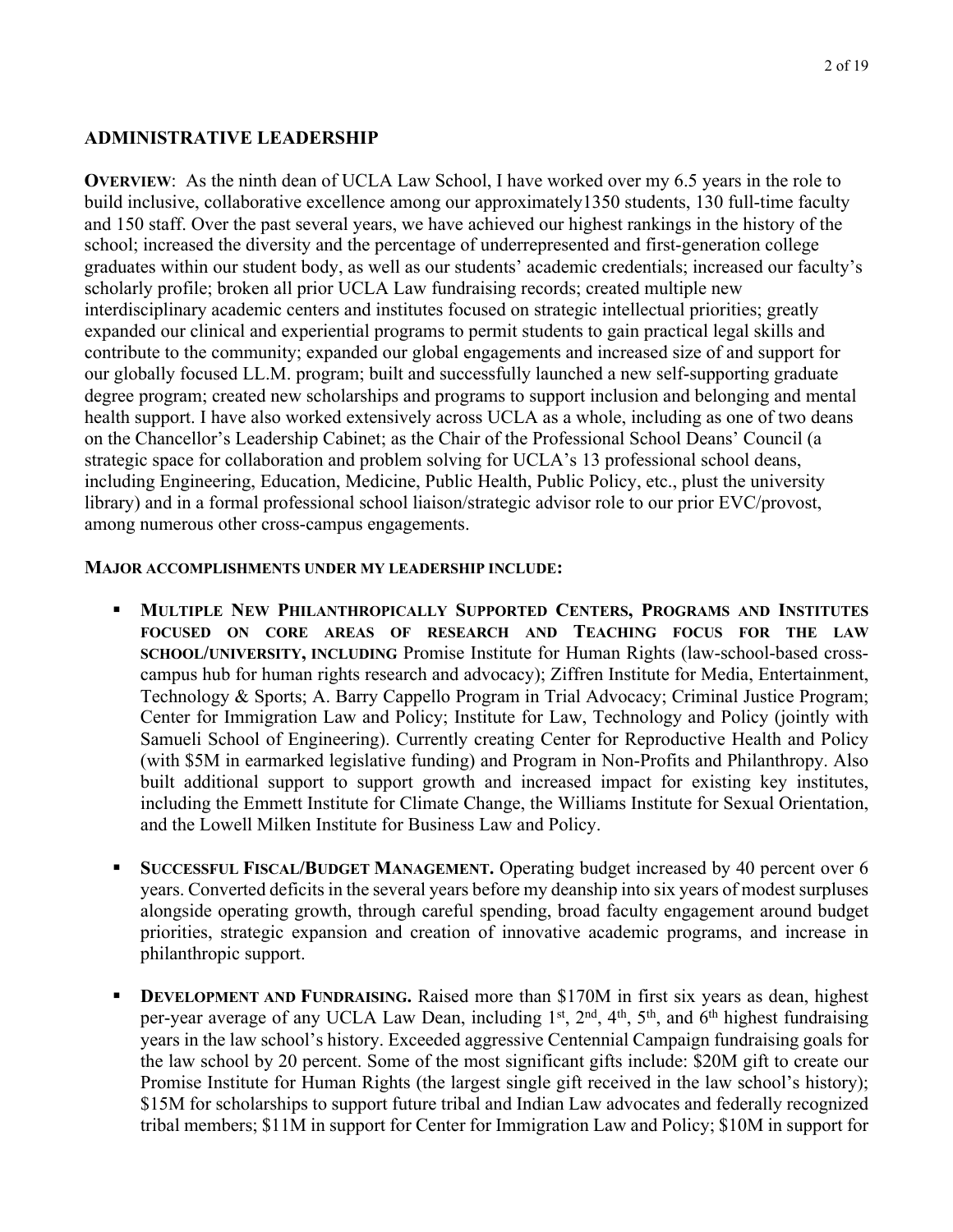Entertainment and Media program; \$10.25M to create (jointly with Samueli School of Engineering) Institute for Technology, Law & Policy; approximately \$6M in support for Achievement Fellows Scholarship program, and several new endowed faculty chairs, among other philanthropic support. Enhanced alumni participation in school programming; created online alumni webinar series during pandemic ("From the Front Lines" with 150-900 participants per session). Professionalized and grew Board of Advisors.

- **GROWTH OF EXPERIENTIAL LEARNING OPPORTUNITIES.** Substantially grew law school's clinical and experiential program to enhance opportunities for students to contribute legal services to underserved populations and to enhance the role of "UCLA Law in LA." New, live-client yearround clinics include: Immigrant Family Legal Clinic at the UCLA Community School, the first school-based immigration clinic in the country (in partnership with LAUSD and the Graduate School of Education and Information Studies); Veterans Legal Clinic, located at the VA to support Veterans' legal needs with a racial justice lens; Documentary Film Clinic; significantly expanded Tribal Development Clinic. Other new one semester clinics include California Environmental Legislative Clinic; Food Law and Policy Clinic; Immigrants' Rights Policy Clinic; Human Rights Litigation Clinic. Overall, more than doubled live-client offerings since 2015.
- Entering class of 2023: 49 percent students of color; 55 percent female; 15+ percent with no parent with a college degree (a higher percentage than peer schools except Berkeley). Also increased entering student LSAT median as well as  $25<sup>th</sup>$  &  $75<sup>th</sup>$  percentile LSAT while maintaining record high GPA. (In 2015, median LSAT was 166 and median GPA was 3.75; this year, 170 and 3.82.) career counseling, improvements to loan forgiveness program, and increased institutional support **• COMMITMENT TO STUDENTS.** Enhanced racial diversity of student body for incoming JD students. Increased success rate of those students pursuing employment through our on-campus recruiting and adjacent processes from 51 percent in fall 2015 to more than 75 percent in fall 2019 and 2020 and 80 percent in fall 2021. Expanded public interest support and resources, including additional for public interest summer opportunities, pro bono and service-learning opportunities. Negotiated with UC Office of the President (and fellow UC law deans) for the creation of an innovative Presidential Public Interest Fellows Program, to support UC law students and graduates to pursue public interest work. Expanded alumni mentor program; created new peer-to-peer mentorship program. Expanded mental health programming and support.
- **COMMITMENT TO EQUITY, DIVERSITY, INCLUSION AND BELONGING.** Increased numbers of underrepresented students and support for their sense of belonging and success. Inaugurated exceptional students who have overcome significant obstacles, socio-economic and otherwise. Fellows Program (an award-winning pipeline program for potential law students from historically underrepresented groups); Created student/faculty EDI committee and inaugural Vice Dean for focused scholarship. Expanded institutionally-sponsored programming and faculty teaching and administrative leaders). Created Dean's Student Advisory Committee to enhance Achievement Fellows Program, a new full-tuition scholarship program focused on celebrating Created FirstGenIn to support and celebrate first gen students. Expanded award winning Law Community and Justice to further center issues of diversity, equity, inclusion and justice within the law school. Expanded need-based scholarship and loan forgiveness. Created first-ever BLSA (Black Law Students Association) endowed scholarship as well as the first-ever APILSA (Asian/Pacific Islander Law Students Association) scholarship, and first staff member-to-student workshops on inclusive pedagogy. Hired diverse senior leadership team (both faculty vice deans communication between students/dean; launched Dean's student/faculty dinner dialogues on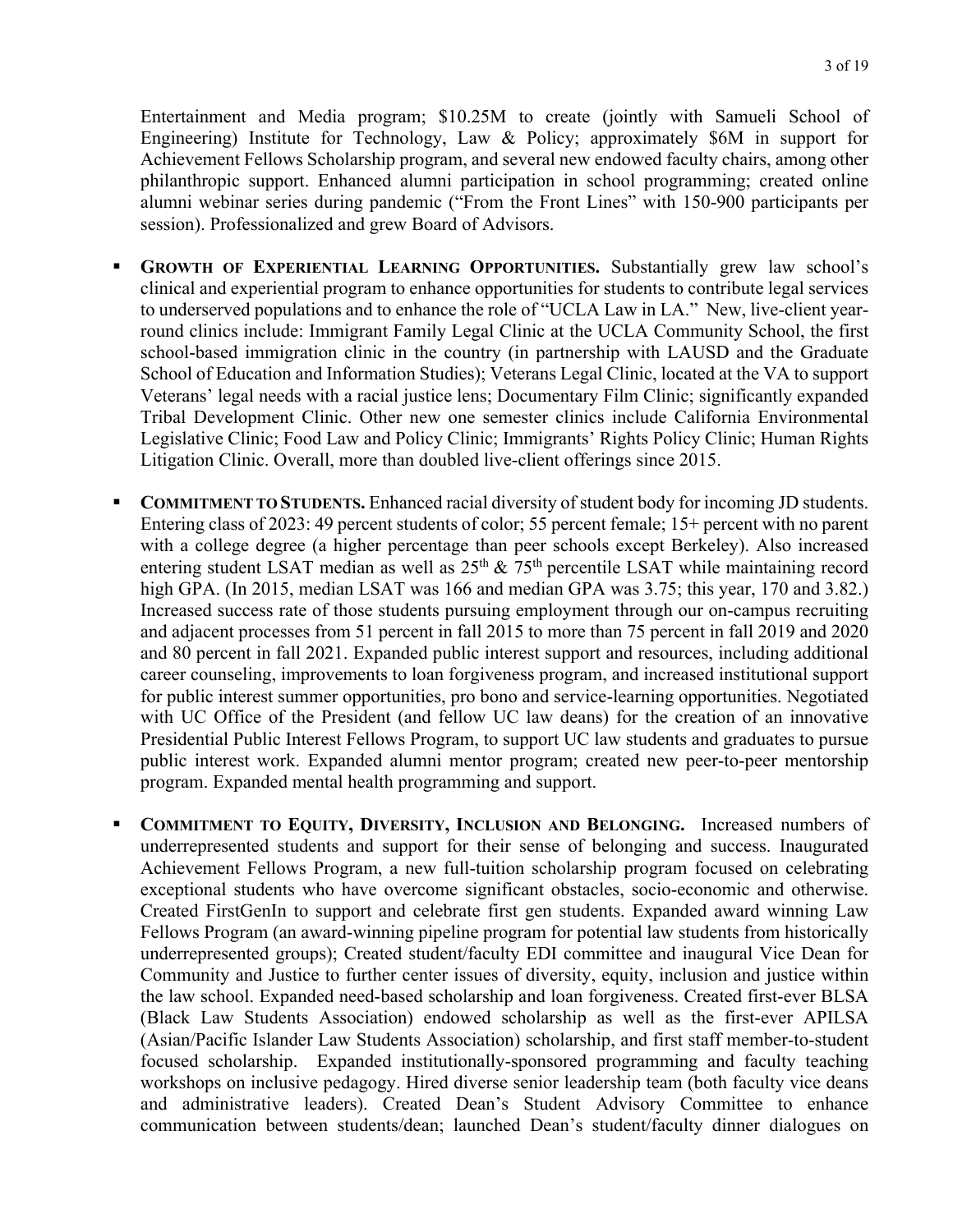Women LEAD (inaugurated one semester prior to my deanship) transformed from fledgling initiative into flourishing alumni network with more than 3300 members to support alumnae leadership, student mentorship, and cross-generational support. diversity and inclusion issues. Currently serving on campus-wide Advancing Faculty Diversity committee to generate best practices and determine next steps for campus-wide processes and investments in diversity. Expanded outreach and inclusion efforts to diverse alumni. UCLA Law

- **COMMITMENT TO FACULTY.** Successfully recruited faculty with strong alternative offers and from additional intellectual community (e.g., semi-regular retreats on 'life after tenure,' new, Vice Dean, created new faculty research leave program between sabbaticals and worked with strong institutions (including offers/interest from Michigan, Georgetown, UT Austin, Stanford), including numerous faculty from communities underrepresented in the legal profession. Retained multiple faculty with offers/interest at numerous schools (including Berkeley, Michigan, Columbia, NYU, UT Austin, Harvard). Raised funds for centers/institutes to support 'clusters' of faculty interest (e.g., law & technology; immigration; human rights). Enhanced junior faculty mentorship; increased infrastructural support for empirical research; built opportunities for collaborative colloquium opportunities; new program to incentivize co-teaching and pedagogical innovation; enhanced seed funding opportunities). Enhanced governance transparency on budget and administrative decision-making. Successful joint tenured hires with multiple other units. As Provost and Vice Chancellor for Academic Personnel on plan to increase salary equity and bring salaries to market levels.
- **COMMITMENT TO STAFF.** Created intellectual leadership and management learning opportunities for senior managers; increased professional development opportunities; expanded all-community service opportunities and social events for students/faculty/staff; inaugurated regular staff town halls and first Dean's Staff Advisory Council to support staff wellbeing.
- **RANKINGS AND METRICS.** Strategically positioned UCLA Law so that it achieved highest ever US ranking of law school (Sisk) from 15<sup>th</sup> in 2010, 13<sup>th</sup> in 2015, to 11<sup>th</sup> in 2018 and 2021. Moved from  $21^{st}$  in 2018 to 11<sup>th</sup> in 2020 in the Times of London law school rankings (11<sup>th</sup> to 7<sup>th</sup> among law News ranking in 2021 (14<sup>th</sup>, a somewhat 'magic' number in law, as the top 14 schools – known as the T-14 – have seen virtually no rankings movement over history of US News). Increased recognition of a variety of sub-areas within the law school as well, as well as garnering increases for UCLA in other scholarly impact measures. Preceding two years had seen increase to  $15<sup>th</sup>$  in US News, with particular increase in 'peer' evaluation. Moved in citation-focused scholarly schools). Trial advocacy team went from unranked to #1 in the country in Trial Competition Performance Rankings. Multiple increases in US News specialty rankings in, e.g., Environmental law,  $(4<sup>th</sup>; previously 6<sup>th</sup>)$ ; Trial Advocacy (not in top 100 prior to 2018, now 7<sup>th</sup>); strong rankings in newly-created specialty rankings (e.g., Business 8<sup>th</sup>; Criminal Law 10<sup>th</sup>, Constitutional Law, 9th).
- with an average of 17 years work experience, including VPs and other executives, journalists, multiple UCLA Health senior staff members. Created new specializations in International and LL.M. program by 40 percent while also expanding curriculum and student support. Passed reform • **CURRICULAR AND PROGRAM INNOVATION.** Launched new Master of Legal Studies degree program for non-lawyers with inaugural cohort 56 percent female, and 49 percent racial minorities, Comparative Law and Environmental Law. Started optional non-credit Program on Professionalism to focus on technology skill-building, networking, resilience, etc. Grew global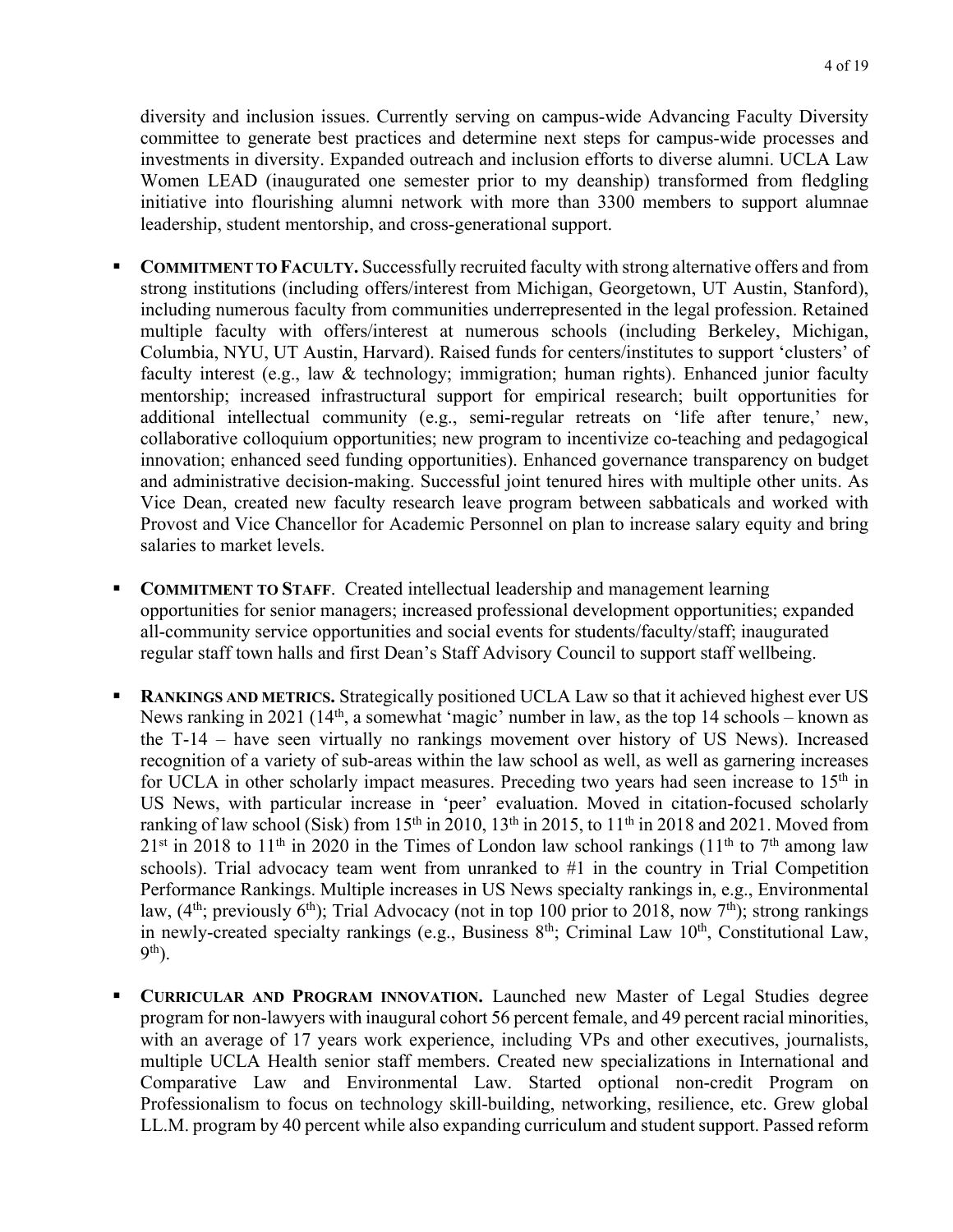to give entering law students more elective choice and flexibility in coursework in their first year. Currently working to develop a potential undergraduate "Law and Society" major jointly with Division of Social Sciences.

## • **BROADER CAMPUS LEADERSHIP ROLES INCLUDE:**

- o Chair, Professional School Deans' Council (PSDC) (2017-present). The PSDC is a central space for strategic decanal focus for UCLA's 13 Professional Schools (plus the University Library) to collaborate on issues ranging from budget model development to graduate student funding to new degree programs, as well as a key locus for building sense of team engagement and collaboration across array of professional schools, as well as ongoing collaboration with Deans of the College. Over the past two years, primary foci have included the emerging Bruin Budget model and leading the university through COVID.
- Chancellors and two deans, the senior dean of the college and me), during 2020-21. o Member, Chancellor/EVC Senior Leadership Cabinet (which includes the Vice-
- o Professional school decanal liaison/strategic advisor to EVC/Provost, 2017-2019 (together with Senior Dean of the College, met regularly with provost to strategize about key crosscampus issues ranging from time-to-degree for undergraduates to new strategies for Ph.D. funding challenges).
- o Chair, multiple campus-wide searches for key leadership positions (including Dean of School of Education & Information Sciences; Vice Chancellor for Academic Personnel; Vice Chancellor for Legal Affairs).
- o COVID-19 response leadership in multiple spaces, including, presently, serving on university-wide COVID recovery and response task force.
- o Member, Board of Directors, UCLA Technology Development Group (responsible for commercialization/IP strategy for research/startup facilitation across UCLA).
- o Strong collaborative relationship and viewed as engaged problem-solver with key university leaders, including Chancellor, EVC/Provost, CFO, Vice Chancellor for Administration, Vice Chancellor for Equity, Diversity and Inclusion, and Vice Chancellor for Academic Personnel.

## • **SIGNIFICANT NATIONAL LEADERSHIP ROLES INCLUDE:**

- o American Association of Law Schools (AALS) Law Deans Steering Committee (2016-20)
- o Elected Board Member, Law School Admissions Council, 2020. Currently serving as Chair of the Investments Committee
- o Member, National Academy of Sciences, Committee on Science, Technology and Law, 2014-20
- closely with Eric Lander (Biden's former Cabinet-level science advisor) o Chaired Council of Advisors for PCAST report on Forensic Sciences (2015-16), worked
- o Helped spearhead efforts among California Law Deans to push for adjustments to bar exam cut score (in significant part as a matter of racial/socio-economic equity), 2016-20. California Supreme Court agreed to modify cut score in Summer 2020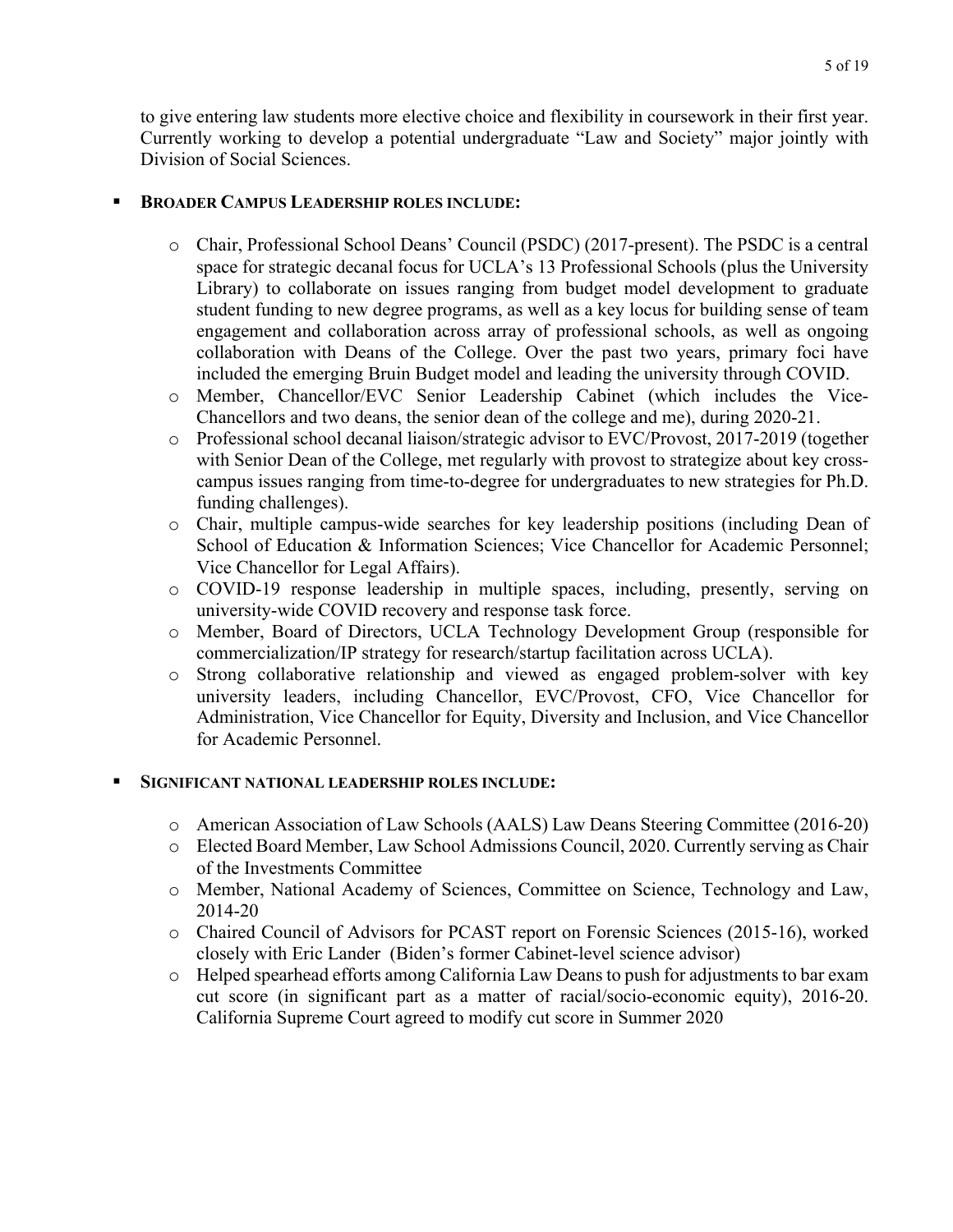## **BOOKS:**

• *Beyond Imagination?: The January 6 Insurrection*, Mnookin, et al. (West Academic Publishing, 2022). (Joint book project of 14 law school deans; contributed one sole-authored chapter and contributed to overall book vision).

**\_\_\_\_\_\_\_\_\_\_\_\_\_\_\_\_\_\_\_\_\_\_\_\_\_\_\_\_\_\_\_\_\_\_\_\_\_\_\_\_\_\_\_\_\_\_\_\_\_\_\_\_\_\_\_\_\_\_\_\_\_\_\_\_\_\_\_\_\_\_\_\_\_\_\_\_\_\_\_\_\_\_\_\_\_\_** 

- Edward Cheng, Erin Murphy, Joseph Sanders and Christopher Slobogin). Thomson Reuters • *Modern Scientific Evidence: The Law and Science of Expert Testimony* (with David Faigman, (2021-22). Prior editions: 2011-12; 2012-13; 2013-14; 2014-15; 2015-16; 2016-17; 2017-18; 2018-19; 2019-20; 2020-21
- Ferguson and Maggie Wittlin, 2020). Supplements: 2021, 2022; 2<sup>nd</sup> ed. (with David Kaye & David E. Bernstein, 2010). 1<sup>st</sup> ed. 2004. Supplements: 2005, 2006, 2007, 2008, 2009, 2011, • *The New Wigmore: Expert Evidence* 3<sup>rd</sup> ed. (with David Kaye, David E. Bernstein, Andrew 2012, 2013, 2014, 2015, 2017, 2018, 2019

# **ARTICLES, ESSAYS AND BOOK CHAPTERS:**

- *The Uncertain Future of Forensic Science*, 147 Daedalus 99, Journal of the American Academy of Arts and Sciences, Issue on Science and the Legal System (Fall 2018)
- *The Curious Case of <u>Wendell v. GlaxoSmithKline</u>*, 48 Seton Hall Law Review 607 (2018) (with David Faigman)
- *Forensic Bitemark Identification: Weak Foundations, Exaggerated Claims* (co-authored), Journal of Law and the Biosciences (2016)
- *About Eyewitness Identification and False Confessions,* 93 Texas Law Review 1811 (2015) • *Constructing Evidence and Educating Juries: The Case for Modular, Made-In-Advance Evidence*
- *Evidence*, 64 De Paul Law Review 571 (Clifford Symposium in honor of Jack Weinstein), • *Repeat-Play Evidence: Judge Jack Weinstein, 'Pedagogical Devices,' Technology and*  (2015)
- *Forensic Comparison and Matching of Fingerprints: Using Quantitative Image Measures for Estimating Error Rates Through Understanding and Predicting Difficulty* (with Phil Kellman, Genna Erlikhman, Itiel Dror, David Charlton & Tandra Ghose), PLOS One (May 2014)
- *Semi-Legibility and Visual Evidence: An Initial Exploration*, 10 Law, Culture and the Humanities 43 (2014)
- *Confronting Science: Expert Evidence and the Confrontation Clause* (with David Kaye), 2012 Supreme Court Review 99 (2013)
- *Atomism, Holism, and the Judicial Assessment of Evidence*, 60 UCLA Law Review 1524 (2013)
- **•** *Implicit Bias in the Courtroom* (with Jerry Kang, Mark Bennett, Devon Carbado, Pam Casey, Nilanjana Dasgupta, David Faigman, Rachel Godsil, Anthony Greenwald, Justin Levinson), 59 UCLA Law Review 1124 (2012)
- *The Need for a Research Culture in the Forensic Sciences* (Lead author, with Simon Cole, Itiel Dror, Barry Fisher, Max Houck, Keith Inman, David Kaye, Jay Koehler, Glenn Langenburg, Michael Risinger, Norah Rudin, Jay Siegel, and David Stoney), 58 UCLA Law Review 725 (2011)
- **•** *The Courts, The National Academy of Science, and the Future of Forensic Science, 75 Brooklyn* Law Review 1209 (2010) (The Ira. M. Belfer Lecture, 2009)
- **•** The Use of Technology in Human Expert Domains: Challenges and Risks Arising from the Use of *Automated Fingerprint Identification Systems in Forensics* (with Itiel Dror), 9 Journal of Law, Probability & Risk 47 (2010)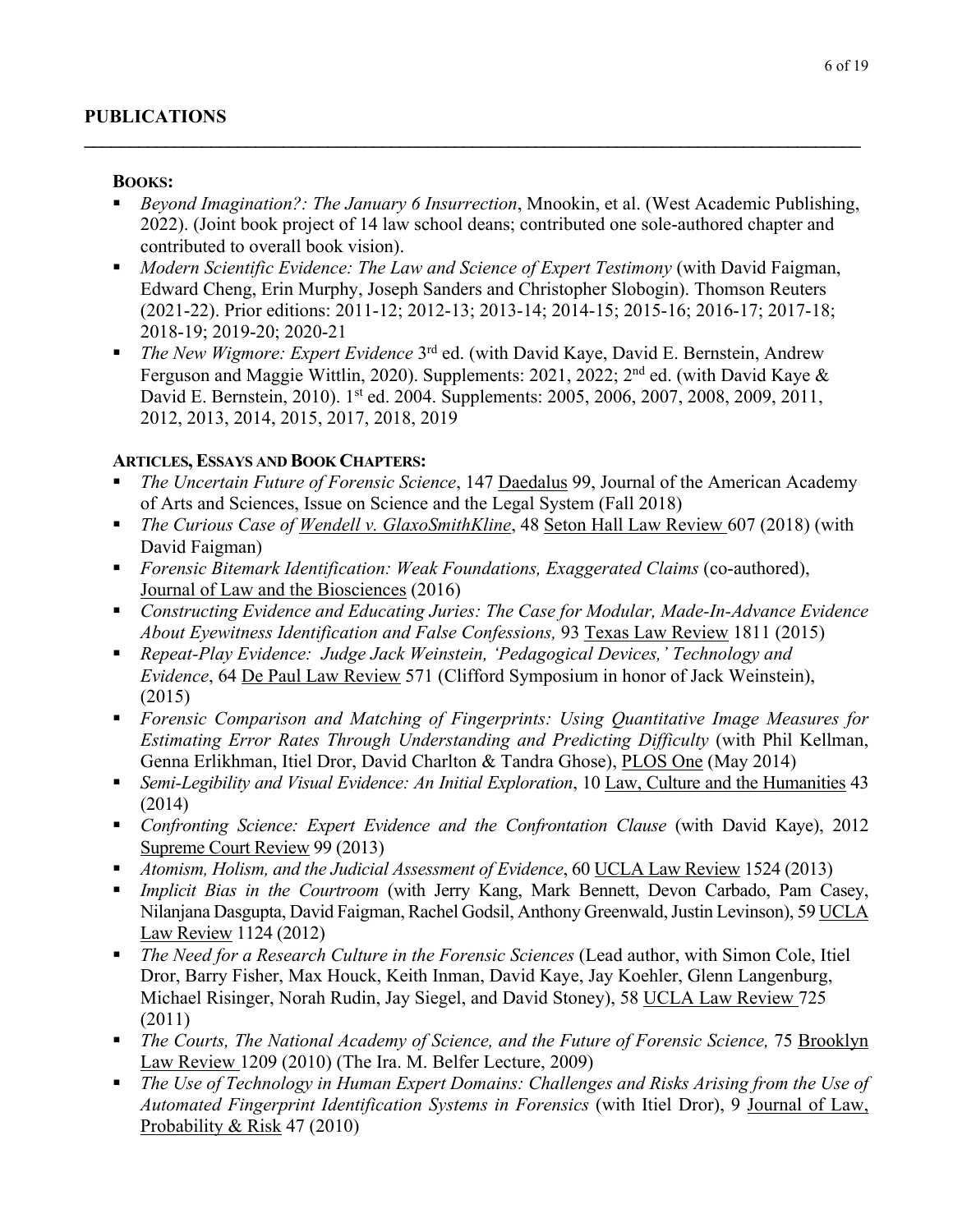- *Expert Evidence, Partisanship, and Epistemic Competence*, 73 Brooklyn Law Review 1009 (2008) (symposium issue)
- Journal of Law, Probability & Risk 127 (2008) • *The Validity of Latent Fingerprint Identification: Confessions of a Fingerprinting Moderate*, 7
- *Validity*, 5 Episteme 343 (2008) • *Of Black Boxes, Machines, and Experts: Problems in the Assessment of Legal and Scientific*
- • *Experts and Forensic Evidence*, 37 Southwestern University Law Review 1009 (2008) (revised transcript from symposium)
- *Expert Evidence and the Confrontation Clause after Crawford v. Washington*, 15 Journal of Law & Policy 791 (2007) (symposium issue)
- Villanova Law Review 763 (2007) (symposium issue) • *Idealizing Science and Demonizing Experts: An Intellectual History of Expert Evidence*, 52
- *Bifurcation and the Law of Evidence*, 155 U. Pennsylvania. Law Review Pennumbra 134 (2006)
- *People v. Castro: Challenging the Forensic Use of DNA Evidence*, in Evidence Stories (edited by Richard Lempert, Foundation Press, 2006)
- *Uncertain Bargains: The Rise of Plea Bargains in America*, 57 Stanford Law Review 1721 (2005) (Review of George Fisher, Plea Bargaining's Triumph: A History of Plea Bargaining in America)
- **•** *Reproducing a Trial: Evidence and its Assessment in Paradise Lost*, in Law on the Screen (edited by Austin Sarat et al., Stanford University Press, 2005)
- *Expert Information and Expert Evidence: A Preliminary Taxonomy*, 34 Seton Hall Law Review 141-189 (2003) (with Samuel R. Gross) (Symposium issue)
- *Scripting Expertise: The History of Handwriting Identification Evidence and the Judicial Construction of Expertise*, 87 Virginia Law Review 1723-1845 (2001)
- **•** *Fingerprint Evidence in an Age of DNA Profiling, 67 Brooklyn Law Review 13 (Fall 2001)*
- *Theaters of Proof Visual Evidence and the Law in Call Northside 777*, 13 Yale Journal of Law and the Humanities 329 (Summer 2001) (with Nancy West)
- *Virtual(Ly) Law: The Emergence of Law in an On-Line Community,* in Crypto Anarchy, Cyberstates,and Pirate Utopias (edited by Peter Ludlow, M.I.T. Press, 2001)
	- o Revised and expanded from *Virtual(Ly) Law: The Emergence of Law in LambdaMOO*, 2 Journal of Computer Mediated Communication (June 1996)
- *The Image of Truth: Photographic Evidence and the Power of Analogy*, 10 Yale Journal of Law and the Humanities 1 (Winter 1998)
	- *Construction of Visual Evidence* (also translated into French) (2015) (art book to accompany exhibition that premiered at La Bal, Paris and traveled to Amsterdam & US) o Reprinted in shortened form in Diane Dufour (editor*), Images of Conviction: The*  Article quoted in exhibition display as well

# **SHORT WRITINGS:**

- *On the Ontology and Epistemology of Visual Legal Evidence, interviewed by Prof. Sandra* Ristovska, forthcoming First Monday, 2022.
- *Panel Discussion on Brandon Garrett, Autopsy of A Crime Lab: Exposing the Flaws in Forensics (with Edward Cheng, Erin Murphy), 2 Wrongful Conv. L. Rev. 121 (2021).*
- *2030*, 64 UCLA Law Review Discourse i (2016) (with Richard Re) • PULSE Symposium, *Foreword: Imagining the Legal Landscape: Technology and the Law in*
- *Reflections on Law Teaching*, 62 UCLA Law Review Discourse 126 (2014)
- *Regarding Champod*, 54 Science & Justice 508 (2014) (with Michael Risinger, William Thompson and others)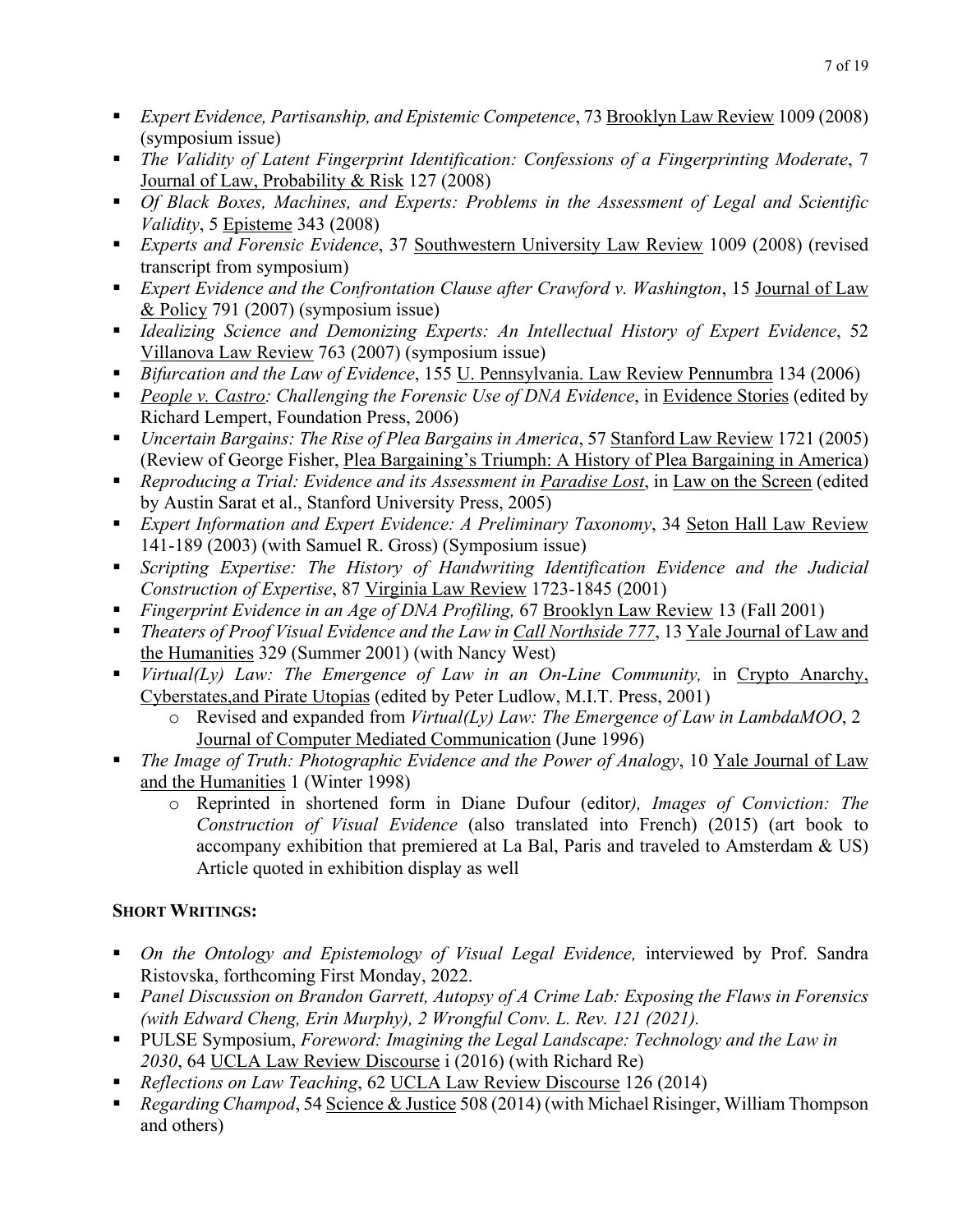- *A Reply to Thornton's "A Rejection of 'Working Blind' as a Cure for Contextual Bias, 56 Journal* of Forensic Science (2011) (with 12 others)
- *Time for DNA disclosure*, 326 Science 1631 (18 Dec. 2009) (with D. E. Krane and 39 others)
- Men and Laws of Nature: The History of Scientific Expert Testimony in England and America) • *Science at the Bar,* 92 American Scientist 556 (July-Aug. 2004). (Review of Tal Golan, Laws of
- *Fingerprints: Not a Gold Standard*, 20 Issues in Science and Technology 47 (Fall 2003)
- *Expert Testimony on Fingerprints: An Internet Exchange* (with Richard Friedman, D.H. Kaye, Dale Nance and Michael Saks). 43 Jurimetrics 91 (Fall 2002)
- *Science and Law*, in The Oxford Companion to American Law (2002)
- *Review of "Of Technology and Privacy: The New Landscape*" (Philip E. Agre and Marc Rotenberg, Eds.) 41 Technology and Culture 828 (2000)
- *Review of "The Law of Evidence in Victorian England,"* by Christopher J.W. Allen (1997), 17 Law and History Review 174 (1999)

## **OP-EDS, TV INTERVIEWS, PODCASTS:**

- Op-Ed, Los Angeles Times, *Immunocompromised people shouldn't have to wait for COVID-19 booster shots*, (with Professor Robert Mnookin), July 13, 2021
- Op-Ed, Los Angeles Times, *Give California's college students vaccine priority. Without it, fall campus life is in danger* (with Dean Eileen Strempel), Feb. 18, 2021
- Podcast: Educating Lawyers, Daily Journal podcast with Howard Miller, June 19, 2020
- Podcast: LawNext: *Legal Education in A Lockdown* with Bob Ambrogi, May 4, 2020
- Op-Ed, Making the Case for Provisional Bar Licenses in the Coronavirus Pandemic (with Erwin Chemerinsky), *National Law Journal*, April 17, 2020
- Op-Ed, The Recorder, *California Needs a Task Force to Study the Bar Exam, and Needs it Now*  (with David Faigman and Stephen Ferruolo), May 28, 2019
- • Interview, Bloomberg TV, How UCLA Law Fosters Diversity In its Law School, January 14, 2019
- Op-Ed, Above the Law, *The Time Is Now for California to Lower its Bar Exam Pass Score*, Jan. 15, 2019
- Op-Ed, Los Angeles Times, *Why It Is Much Harder to Become a Lawyer in California Than New York* (with Deans David Faigman and Stephen Ferruolo), Nov. 29, 2018
- Article, The Verge, The Dean of UCLA Law Explains the Uncertain Future of Forensic Science, Dec. 20, 2018
- Podcast: Forensics: Who's on the Case? Trailblazers, Podcast with Walter Isaacson, Dec. 18, 2018
- Op-Ed, LA Daily Journal, *California Grads Are Not Less Qualified*, at 4, Dec. 14, 2016
- • Op-Ed, Washington Post, *A Wake-Up Call on Faulty Forensics* (with D.C. Circuit Judge Harry T. Edwards), Sept. 19, 2016
- Op-Ed, New York Times, *Can a Jury Believe What It Sees? Videotaped Confessions Can Be Misleading*, July 13, 2014
- Op-Ed, Los Angeles Times, *The West Memphis Three and Combating Cognitive Biases,* August 23, 2011
- Op-Ed, Los Angeles Times, *Clueless 'Science,'* February 19, 2009
- Op-Ed, Los Angeles Times, *The Problem with Expanding DNA Searches,* April 5, 2007
- Op-Ed, Washington Post: *The Achilles' Heel of Fingerprinting*, May 29, 2004
- Op-Ed, Boston Globe: *A Blow to the Credibility of Fingerprint Evidence,* February 2, 2004
- Op-Ed, Chicago Tribune: *Visual Evidence,* Jan. 23, 1997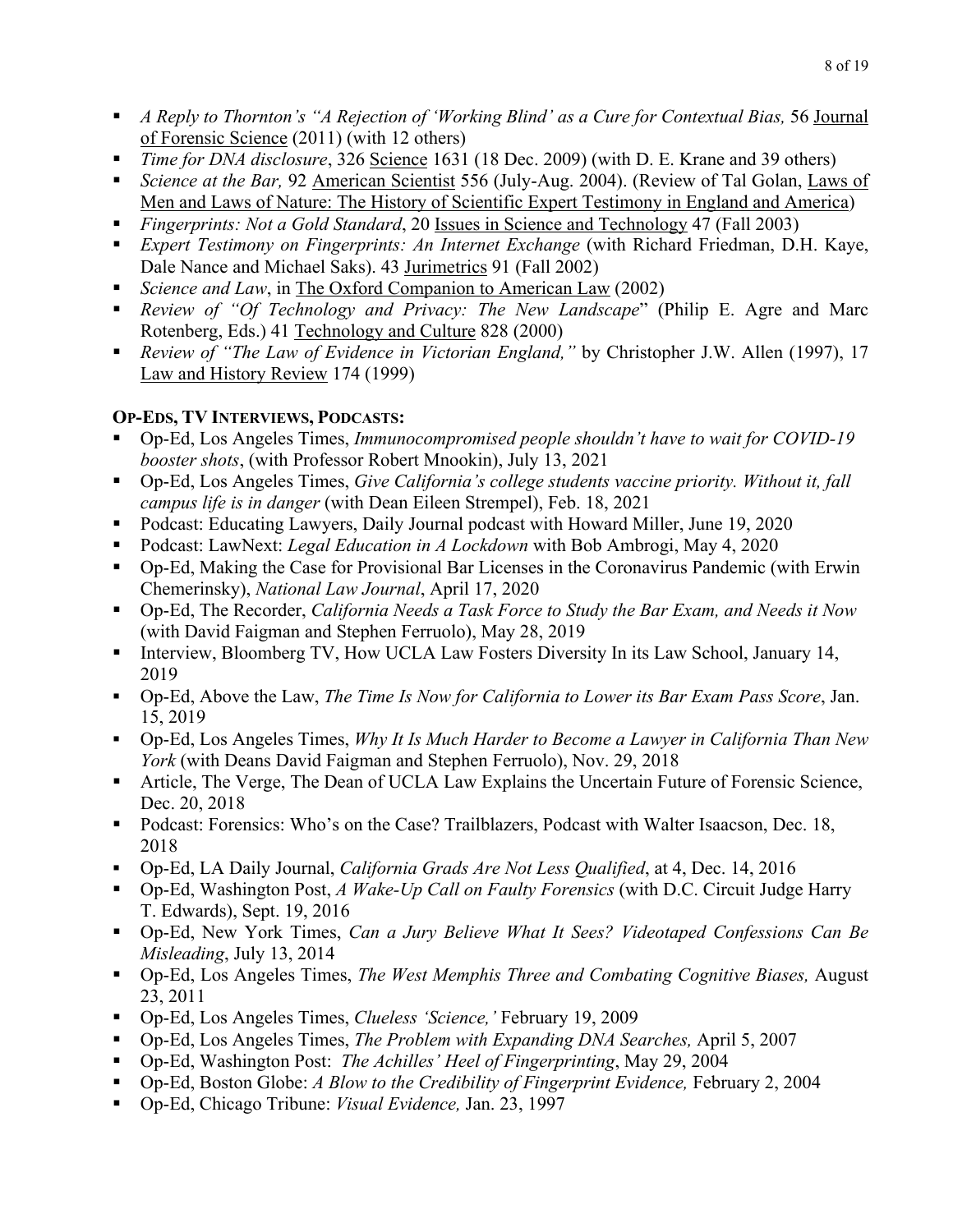## **SELECTED AMICUS BRIEFS:**

- Letter Brief of Amici Curiae in Support of Petition for Rehearing, In re Richards, (CA S. Ct. 2016)
- Law Professors' Brief, Bullcoming v. New Mexico (S.Ct., 2010-11 term) (primary authorship)
- Law Professors' Brief, Melendez-Diaz v. Massachusetts (S.Ct., 2008-09 term) (primary authorship)
- Brief of Scientists and Scholars of Fingerprint Identification, Acosta v. Holder ( $9<sup>th</sup> Cir$ , 2012). Also Conducted oral argument on behalf of Amici before  $9<sup>th</sup>$  Circuit, Sept. 2012
- Commonwealth v. Patterson (SJC, Mass., 2005)

# **POLICY REPORTS:**

Latent Print Examination and Human Factors: Improving the Practice through a Systems Approach. The Report of the Expert Working Group on Human Factors in Latent Print Analysis. (Group leader/primary drafter for Interpretation chapter) (2012)

# **SELECTED HONORS AND GRANTS**

- Fellow, American Academy of Arts and Sciences, Elected, Spring 2020
- Commencement Speaker, BYU Law School, April 2019
- Brian Leiter's Law School Reports, Fourth-Most Cited Evidence Scholar in U.S., 2016-2020

 $\mathcal{L}_\mathcal{L} = \{ \mathcal{L}_\mathcal{L} = \{ \mathcal{L}_\mathcal{L} = \{ \mathcal{L}_\mathcal{L} = \{ \mathcal{L}_\mathcal{L} = \{ \mathcal{L}_\mathcal{L} = \{ \mathcal{L}_\mathcal{L} = \{ \mathcal{L}_\mathcal{L} = \{ \mathcal{L}_\mathcal{L} = \{ \mathcal{L}_\mathcal{L} = \{ \mathcal{L}_\mathcal{L} = \{ \mathcal{L}_\mathcal{L} = \{ \mathcal{L}_\mathcal{L} = \{ \mathcal{L}_\mathcal{L} = \{ \mathcal{L}_\mathcal{$ 

- Brian Leiter's Law School Reports, Sixth-Most Cited Evidence Scholar in U.S., 2013-17
- Brian Leiter's Law School Reports, Ninth-Most Cited Evidence Scholar in U.S., 2010-14
- Rutter Award for Excellence in Teaching, 2014 (UCLA Law School's highest teaching honor)
- National Institute of Justice, Principal Investigator, Error Rates for Latent Fingerprinting as a Function of Visual Complexity and Cognitive Difficulty
	- o Awarded \$866,745 by the National Institute of Justice. (January 2010- June 2015)
- UCLA, Faculty Research Grants, 2006, 2007, 2008, 2009, 2014

# **UNIVERSITY LEADERSHIP, ADMINISTRATION AND SERVICE**

## **UNIVERSITY-WIDE LEADERSHIP, UCLA**

• Member, Chancellor/EVC Senior Leadership Cabinet, 2020 -2021 (one of two deans serving)

**\_\_\_\_\_\_\_\_\_\_\_\_\_\_\_\_\_\_\_\_\_\_\_\_\_\_\_\_\_\_\_\_\_\_\_\_\_\_\_\_\_\_\_\_\_\_\_\_\_\_\_\_\_\_\_\_\_\_\_\_\_\_\_\_\_\_\_\_\_\_\_\_\_\_\_\_\_\_\_\_\_\_\_\_\_\_** 

- Chair, Council of Professional School Deans, 2017-present
- UCLA Covid-19 Leadership
	- o Covid-19 Response & Recovery Task Force (2021-22),
	- o Future Planning Task Force, March-August 2020
		- Co-Chair, Subcommittee on Graduate and Professional Education M
		- Member, Enforcement of Public Health Mitigation Measures; Member, Education Committee
- Professional School Deans' Liaison/Strategic Advisor to Provost & EVC, 2017-19
- Chair, Search Committee for Dean of School of Education &Information Studies, 2020-21
- Chair, Virtual Reality/Augmented Reality Task Force, 2017-19
- Chair, Search Committee for Vice Chancellor, Academic Personnel, 2017-18
- Chair, Search Committee for Vice Chancellor of Legal Affairs, 2016
- Chair, Academic Senate Committee on Development, 2014-15; Member, 2012-14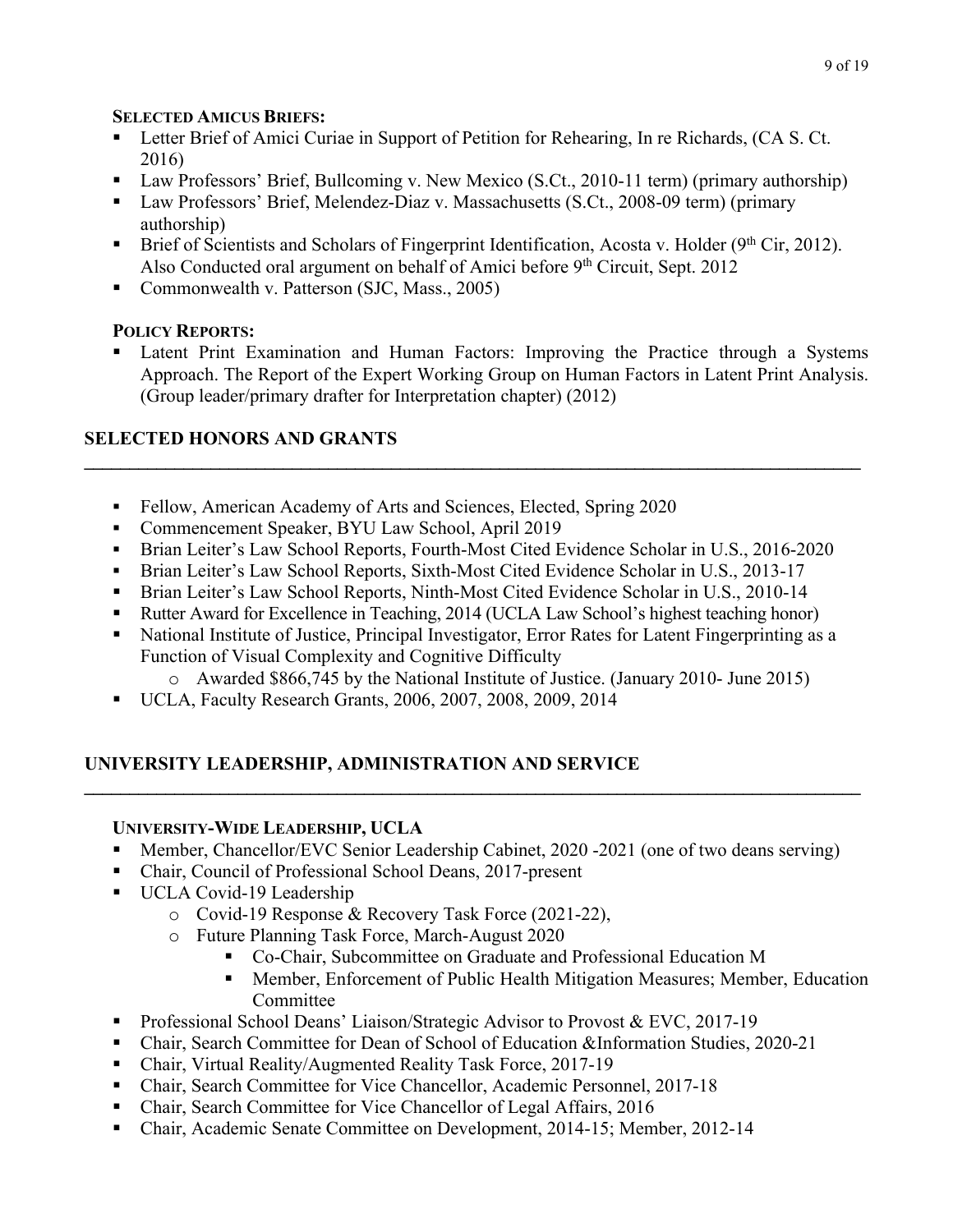#### 10 of 19

### **UNIVERSITY-WIDE ADMINISTRATION & SERVICE, UCLA**

- Faculty Forward Initiative (on Advancing Faculty Diversity), 2021-present
- Philanthropic Naming Committee, Spring 2022-present
- Endowed Chair Committee, Spring 2021
- UCLA Financial Aspects of Self-Supporting Programs Working Group, Spring 2021
- New dean mentorship program
- Committee for Luskin Thought Leadership lectures (jointly with deans of the college and the dean of public policy)
- UCLA Faculty Housing Working Group, 2017-20
- Sustainable LA Grand Challenge Leadership Council, 2016-present
- Executive Committee, UCLA Sustainability Committee, 2017-present
- Fiat Lux Award Advisory Committee, 2016-present
- UC Multi-Campus Research Program Grant, UCLA Campus Principal Investigator, UC Consortium on Social Science & Law, 2015-18
- Invited Participant, UCLA Faculty Leadership Program, 2014-15
- Member, Reappointment Committee, Vice Chancellor and Associate General Counsel, 2013
- Committee on Academic Personnel, Ad Hoc Review Committees: 2011-12; 2010-11 (chair)
- Member, Law School Dean Search Committee, 2009-10

# **UCLA LAW SERVICE (SELECTED, PRIOR TO DEANSHIP)**

- Elected Faculty Advisory Committee:
	- o Chair, 2014-15; Member 2009-10, 2013-14; Ex. off., 2007-09, 2012-13
- External Appointments Committee (lateral, entry-level, or combined):
	- o Chair, 2014-15; Member, 2005-06; 2011-12; Ex. off. 2007-9; 2012-13
- Internal Appointments Committee, Member, 2009-10; Ex. off, 2007-09
- ABA Self-Study Committee, Ex. off. 2015-17
- **Task Force on Curricular Reform, 2012-13**
- Colloquium Committee, Co-chair, 2010-11
- Endowed Chairs Committee, 2007-08; 2008-09
- International Studies & Visiting Scholars, Ex. off. 2007-09
- Multiple ad hoc committees (member and chair)
- Organized multiple symposia and workshops

## **UNIVERSITY OF VIRGINIA SCHOOL OF LAW SERVICE:**

- Entry-Level Appointments Committee, Chair, 2004-05; Member, 2000-01; 2001-02
- Dean Search Committee, 2000-01
- Curriculum Committee, Member, 1998-99, 2001-01
- Admissions Committee, Member 2000-1; 2002-03, 2000-01
- Faculty Workshops, Chair, 2002-03
- Symposium Organizer, Olin Conference on New Perspectives on Evidence, 2001
- Law School Representative, UVA Faculty Senate, 2002-05

# **SERVICE TO PROFESSIONAL SOCIETIES AND ORGANIZATIONS**

## **AMERICAN ACADEMY OF ARTS AND SCIENCE**

• Membership Panel, Class III, Section 4 (help select 2022 candidates for election)

 $\mathcal{L}_\mathcal{L} = \{ \mathcal{L}_\mathcal{L} = \{ \mathcal{L}_\mathcal{L} = \{ \mathcal{L}_\mathcal{L} = \{ \mathcal{L}_\mathcal{L} = \{ \mathcal{L}_\mathcal{L} = \{ \mathcal{L}_\mathcal{L} = \{ \mathcal{L}_\mathcal{L} = \{ \mathcal{L}_\mathcal{L} = \{ \mathcal{L}_\mathcal{L} = \{ \mathcal{L}_\mathcal{L} = \{ \mathcal{L}_\mathcal{L} = \{ \mathcal{L}_\mathcal{L} = \{ \mathcal{L}_\mathcal{L} = \{ \mathcal{L}_\mathcal{$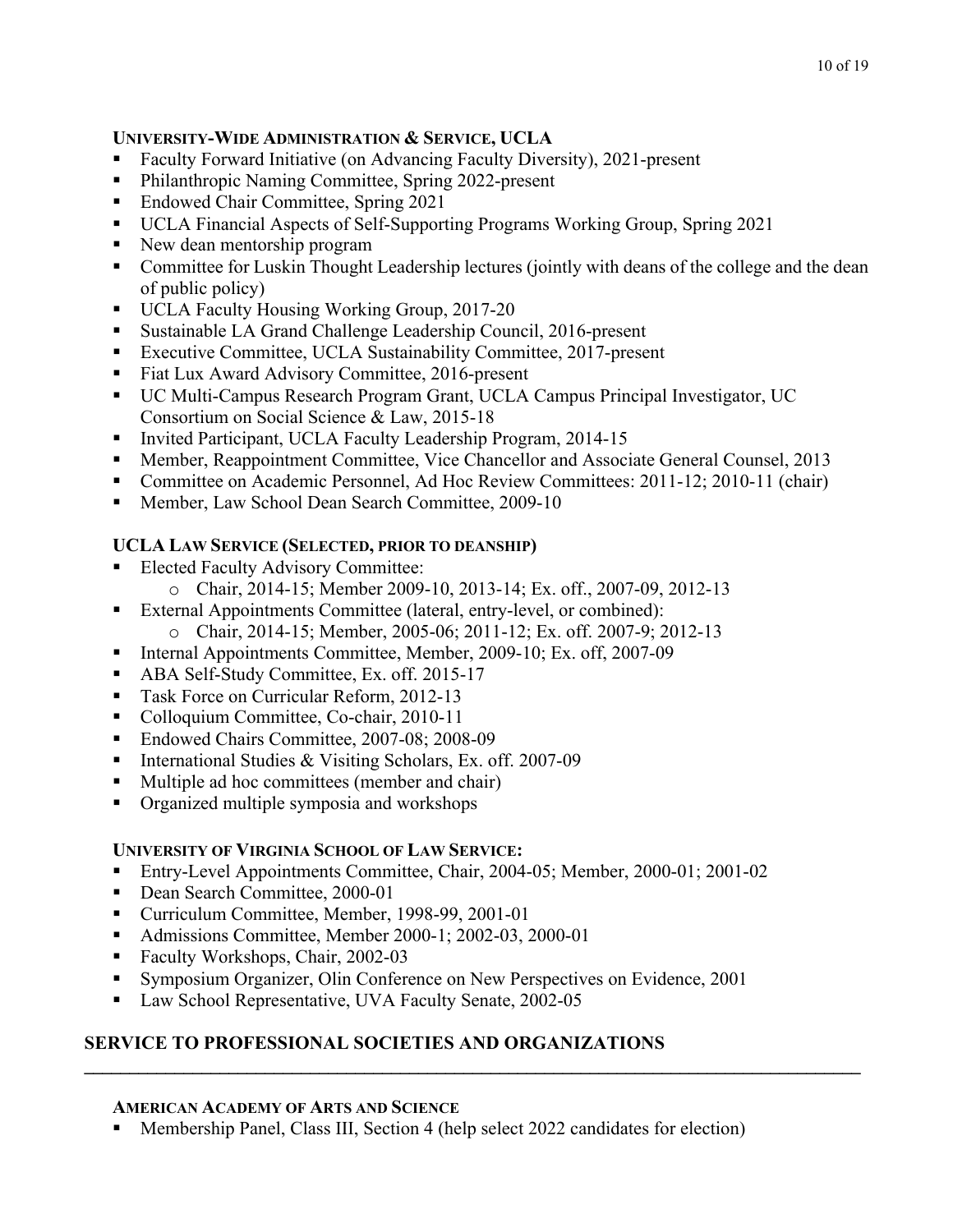#### **NATIONAL ACADEMY OF SCIENCES:**

- Member, Committee on Science, Technology & Law (CSTL), 2014-20
- CSTL Committee on Preparing the Next Generation of Policy Makers for Science-Based Decisions, Member, 2014-17
- CSTL Committee on *Daubert* Standards, Member, 2004-05

#### **AMERICAN ASSOCIATION OF LAW SCHOOLS (AALS):**

- Member, AALS Deans' Steering Committee, 2016-20
- Co-chair, ABA/AALS Deans Conference, 2017
- Member, Planning Committee, AALS Dean's Symposium, 2018
- AALS Evidence Section: Chair, 2004; Secretary, 2002; Exec Committee member, 2000

## **MEMBER, BYU LAW SCHOOL BOARD OF ADVISORS, 2020 - PRESENT**

**MEMBER, LAW SCHOOL COUNCIL, STATE BAR OF CALIFORNIA, 2019-PRESENT** 

**MEMBER, CHANCERY CLUB, 2018-PRESENT** 

**FELLOW, AMERICAN BAR FOUNDATION, 2017-PRESENT** 

 **BOARD OF ADVISORS, ELECTRONIC PRIVACY INFORMATION CENTER, 2017-PRESENT** 

 **MEMBER, BOARD OF GOVERNORS, BEVERLY HILLS BAR ASSOCIATION, 2018-19** 

**LEGAL ADVISORY COUNCIL, MAZON, 2016-PRESENT** 

#### **PRESIDENT'S COUNCIL OF ADVISORS ON SCIENCE & TECHNOLOGY (PCAST):**

• Co-chair, Senior Advisors, for PCAST report: *Forensic Science in Criminal Courts: Ensuring Scientific Validity of Feature-Comparison Methods,* 2015-16

 **MEMBER, AMERICAN LAW INSTITUTE, ELECTED 2011** 

**MEMBER, NEW YORK BAR, 1998-PRESENT** 

## **BOARD SERVICE (NON-PROFIT)**

 Chair, Investment Committee (Spring 2021, expected two-year term) **MEMBER, BOARD OF TRUSTEES, LAW SCHOOL ADMISSIONS COUNCIL, ELECTED SPRING 2020** 

**\_\_\_\_\_\_\_\_\_\_\_\_\_\_\_\_\_\_\_\_\_\_\_\_\_\_\_\_\_\_\_\_\_\_\_\_\_\_\_\_\_\_\_\_\_\_\_\_\_\_\_\_\_\_\_\_\_\_\_\_\_\_\_\_\_\_\_\_\_\_\_\_\_\_\_\_\_\_\_\_\_\_\_\_** 

 **MEMBER, BOARD OF DIRECTORS, UCLA TECHNOLOGY DEVELOPMENT GROUP, 2020 -PRESENT** 

 **MEMBER, BOARD OF TRUSTEES, UNIVERSITY SYNAGOGUE, LOS ANGELES, 2007-10**  Vice President of Education (2008-09); Secretary (2009-10)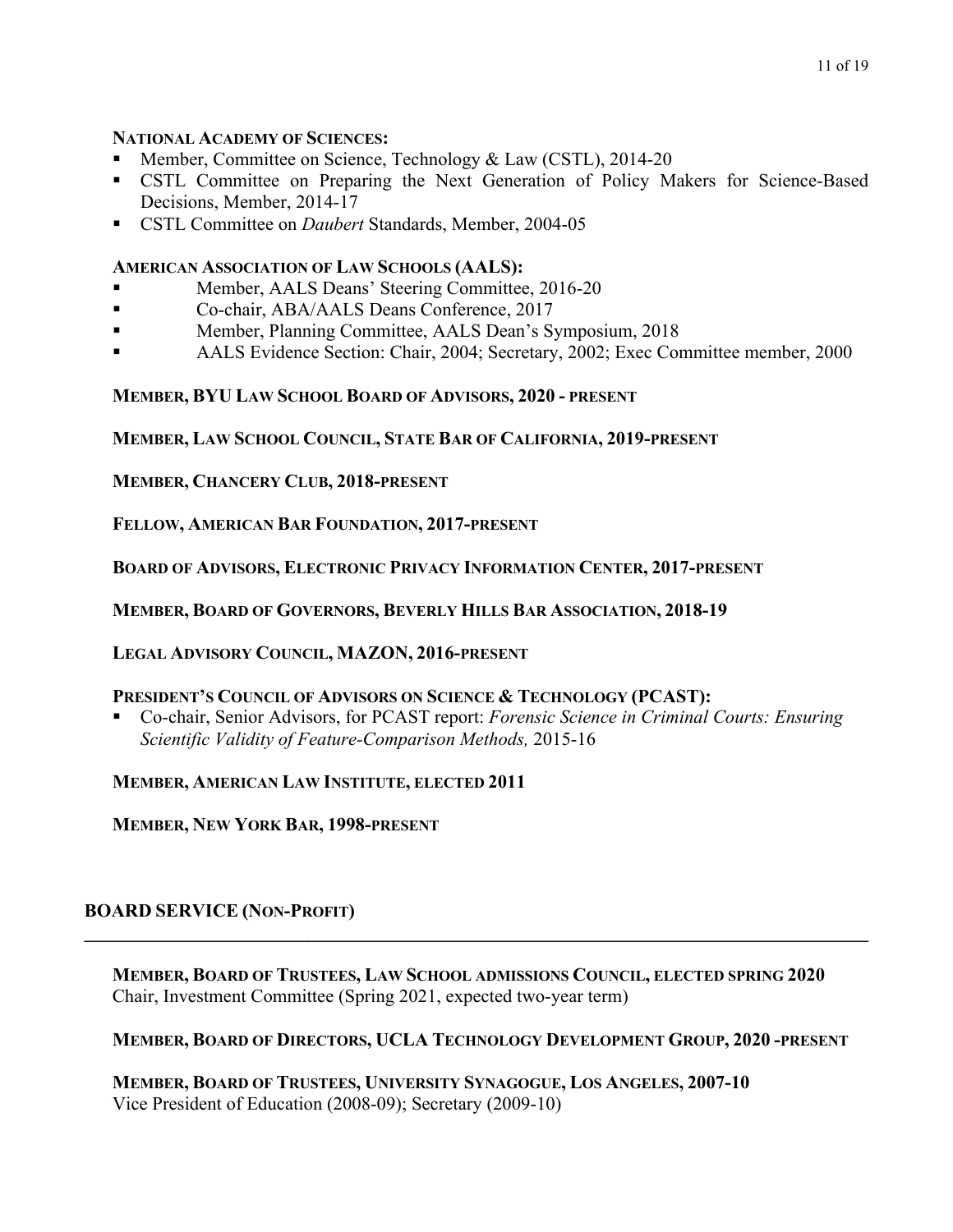# **ADDITIONAL PROFESSIONAL/CIVIC COMMITTEE SERVICE**

## **2023 AALS ANNUAL CONFERENCE PLANNING COMMITTEE, 2021**

## **NEW DEANS' WORKSHOP COMMITTEE, AMERICAN BAR ASSOCIATION, 2020 AND 2021**

## **NATIONAL COUNCIL OF BAR EXAMINERS, TESTING TASK FORCE COMMITTEE, 2020**

## **ADVISORY COMMITTEE FOR RESEARCH STUDY ON SIMULATION OF THE IMPACT OF BAR CUT SCORES BY GENDER/RACE/ETHNICITY/LAW SCHOOL TYPE, SPRING 2020**

 $\mathcal{L}_\mathcal{L} = \{ \mathcal{L}_\mathcal{L} = \{ \mathcal{L}_\mathcal{L} = \{ \mathcal{L}_\mathcal{L} = \{ \mathcal{L}_\mathcal{L} = \{ \mathcal{L}_\mathcal{L} = \{ \mathcal{L}_\mathcal{L} = \{ \mathcal{L}_\mathcal{L} = \{ \mathcal{L}_\mathcal{L} = \{ \mathcal{L}_\mathcal{L} = \{ \mathcal{L}_\mathcal{L} = \{ \mathcal{L}_\mathcal{L} = \{ \mathcal{L}_\mathcal{L} = \{ \mathcal{L}_\mathcal{L} = \{ \mathcal{L}_\mathcal{$ 

## **ASSOCIATION FOR THE STUDY OF LAW, CULTURE, AND THE HUMANITIES:**

- Organizing Committee Member, 2010-13
- Chair, J.B. White Prize, 2011-12. Member, J.B. White Prize Committee, 2010-11
- Nominating Committee, Member, 2011-12

#### **LAW & SOCIETY ASSOCIATION:**

• Chair, Hurst Prize Committee, Law & Society Association, 2008-09; Member, 2007-08

## **MISC. SCIENCE & LAW:**

- International Conference on Forensics & Statistics, Member, Scientific Committee, 2016, 2018
- Royal Society, Participant in Expert Core/Scoping Group on Machine Learning, 2015
- National Institute of Justice (NIJ)/National Institute of Standards and Technology (NIST) Member, Expert Working Group on Human Factors in Latent Print Analysis, 2008-12
- FBI: Designed and presented day-long training session for FBI latent fingerprint examiners. 2012
- Advisory Member, Research, Development, Testing, and Evaluation Interagency Working Group (RDT&E IWG), National Science & Technology Council, Committee on Science, Subcommittee on Forensic Science, 2010-12
- NIJ 2010 Pattern Evidence Symposium Advisory Committee, 2008-10
- Numerous other presentations to judges, attorneys, academics, public defenders, forensic practitioners, etc., on forensic science issues (some listed below in presentations)
- Occasional testifying or consulting expert for public defenders in cases involving forensic science

**\_\_\_\_\_\_\_\_\_\_\_\_\_\_\_\_\_\_\_\_\_\_\_\_\_\_\_\_\_\_\_\_\_\_\_\_\_\_\_\_\_\_\_\_\_\_\_\_\_\_\_\_\_\_\_\_\_\_\_\_\_\_\_\_\_\_\_\_\_\_\_\_\_\_\_\_\_\_\_\_\_\_\_\_\_\_** 

## **SERVICE ON EDITORIAL BOARDS/PEER REVIEW**

- Editorial Board Member, *Law, Probability & Risk* (2008-11)
- Editorial Advisory Committee, *Studies in Law, Politics & Society* (2005-present)
- Editorial Board Member, *Law and Social Inquiry* (2001-04)
- Advisory Board, *Evidence & Evidentiary Procedure* eJournal, Social Science Research Network
- UC Irvine, UCSD and others (fields include law, history, criminology, science studies) • Tenure/academic review letters for a variety of institutions, including Alabama, Berkeley, Harvard, Michigan, Minnesota, Maryland, Northwestern, Oregon, Rutgers, Stanford, Villanova,
- Peer reviewer for dozens of academic presses and journals for articles/books in law; history of science/science studies; law & humanities; forensic science; policy reports for RAND, NAS, etc.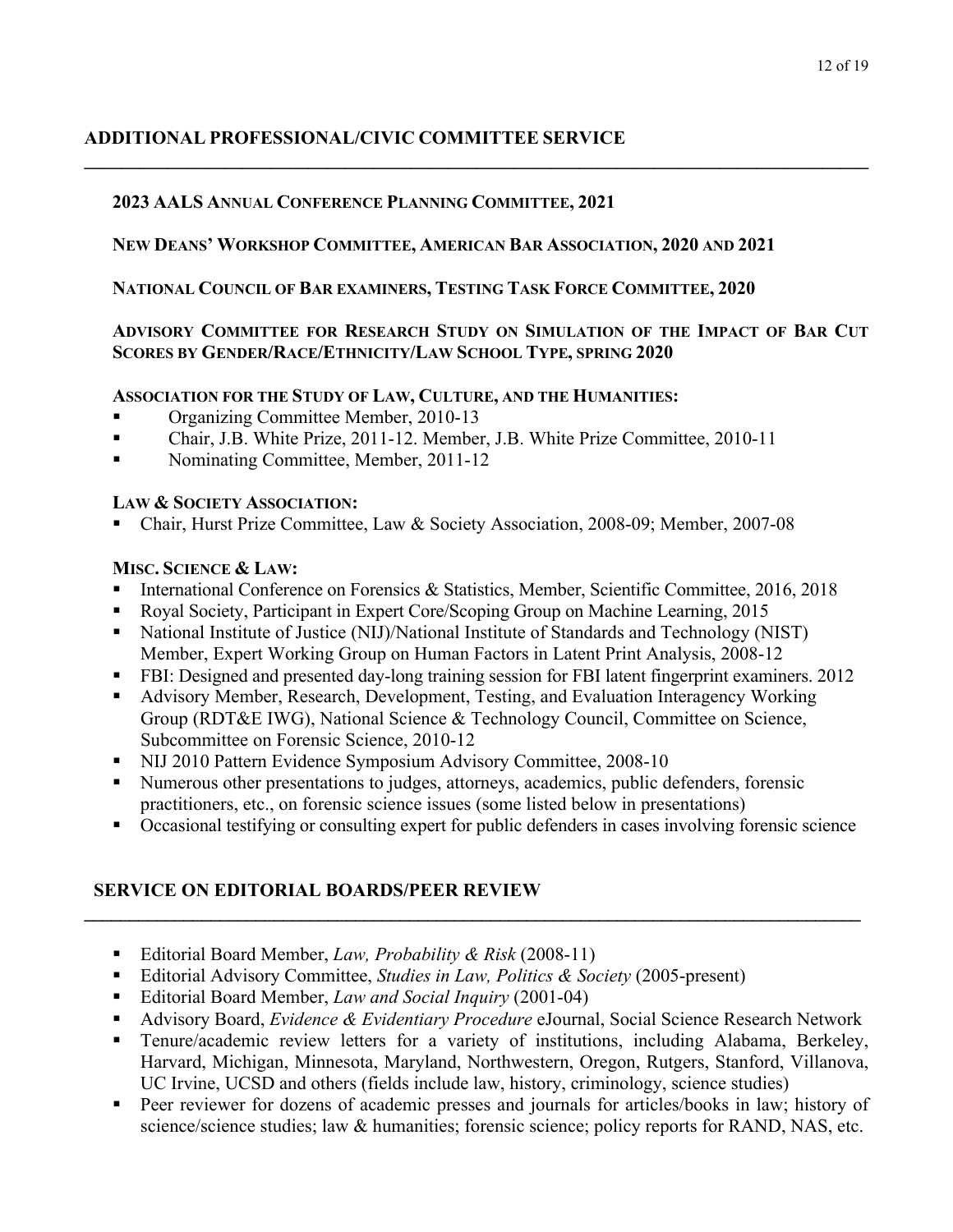#### 13 of 19

## **ACADEMIC CONFERENCES & SYMPOSIA ORGANIZED**

• 2016: Symposium on *Imagining the Legal Landscape: Technology and the Law in 2030* 

 $\mathcal{L}_\mathcal{L} = \{ \mathcal{L}_\mathcal{L} = \{ \mathcal{L}_\mathcal{L} = \{ \mathcal{L}_\mathcal{L} = \{ \mathcal{L}_\mathcal{L} = \{ \mathcal{L}_\mathcal{L} = \{ \mathcal{L}_\mathcal{L} = \{ \mathcal{L}_\mathcal{L} = \{ \mathcal{L}_\mathcal{L} = \{ \mathcal{L}_\mathcal{L} = \{ \mathcal{L}_\mathcal{L} = \{ \mathcal{L}_\mathcal{L} = \{ \mathcal{L}_\mathcal{L} = \{ \mathcal{L}_\mathcal{L} = \{ \mathcal{L}_\mathcal{$ 

- 2013: UCLA Law Review symposium, *The Future of Civil Litigation;*  Second Invitational Workshop on Science, Law & Evidence; Symposium on *The Supreme Genome: Maryland v. King, Myriad Genetics, & the Future of DNA*
- 2012: Invitational Workshop on Science, Law & Evidence
- 2011: Symposium on *Implicit Bias and the Law*
- 2010: Symposium on *Forensic Science: A Blueprint for the Future*
- 2004: Symposium on *Writing Law & Literature: Authors, Judges, Texts, Trials*

**\_\_\_\_\_\_\_\_\_\_\_\_\_\_\_\_\_\_\_\_\_\_\_\_\_\_\_\_\_\_\_\_\_\_\_\_\_\_\_\_\_\_\_\_\_\_\_\_\_\_\_\_\_\_\_\_\_\_\_\_\_\_\_\_\_\_\_\_\_\_\_\_\_\_\_\_\_\_\_\_\_\_\_\_\_\_** 

• 2001: Symposium on *New Perspectives on Evidence* 

# **TEACHING**

## **COURSES TAUGHT:**

- Evidence
- Torts
- Introduction to Wrongful Convictions
- Scientific & Expert Evidence
- Workshop on Law, Science & Evidence
- Perspectives on Law & Lawyering
- **•** Lawyers, Law & Film
- Seminar in Law & Literature
- Trials of the Century: Literary and Legal Representations of Sensational Criminal Trials
- Expert Evidence: Perspectives for Current Judges

## **SELECTED PRESENTATIONS, 2008-present; longer history available upon request**  UCLA-focused law firm talks, moderating law school panels, etc., since I became dean in 2015) **(Does not include 50+ annual conference introductions, institutional talks, UCLA Law alumni talks,**

- Panelist, University of Chicago, Law Deans' Panel, Chicago, scheduled, April 2022
- Speaker, Stanford Law and the Biosciences Workshop, scheduled April 2022
- School Deans about the January 6<sup>th</sup> Insurrection (in partnership with UC Berkeley School of **• Panelist**, *Preserving Democracy and Truth: What Law Schools Must Do: Conversation with Law* Law, UC Davis School of Law and Villanova University School of Law, March 2022
- Panelist, AALS 2022 Virtual Annual Meeting, Authors Meet Readers Session: Beyond Imagination?: The January 6 Insurrection, January 2022
- Panelist, ABA Deans Workshop, *Law School Innovation in a Rapidly Changing World*, Chicago, March 2022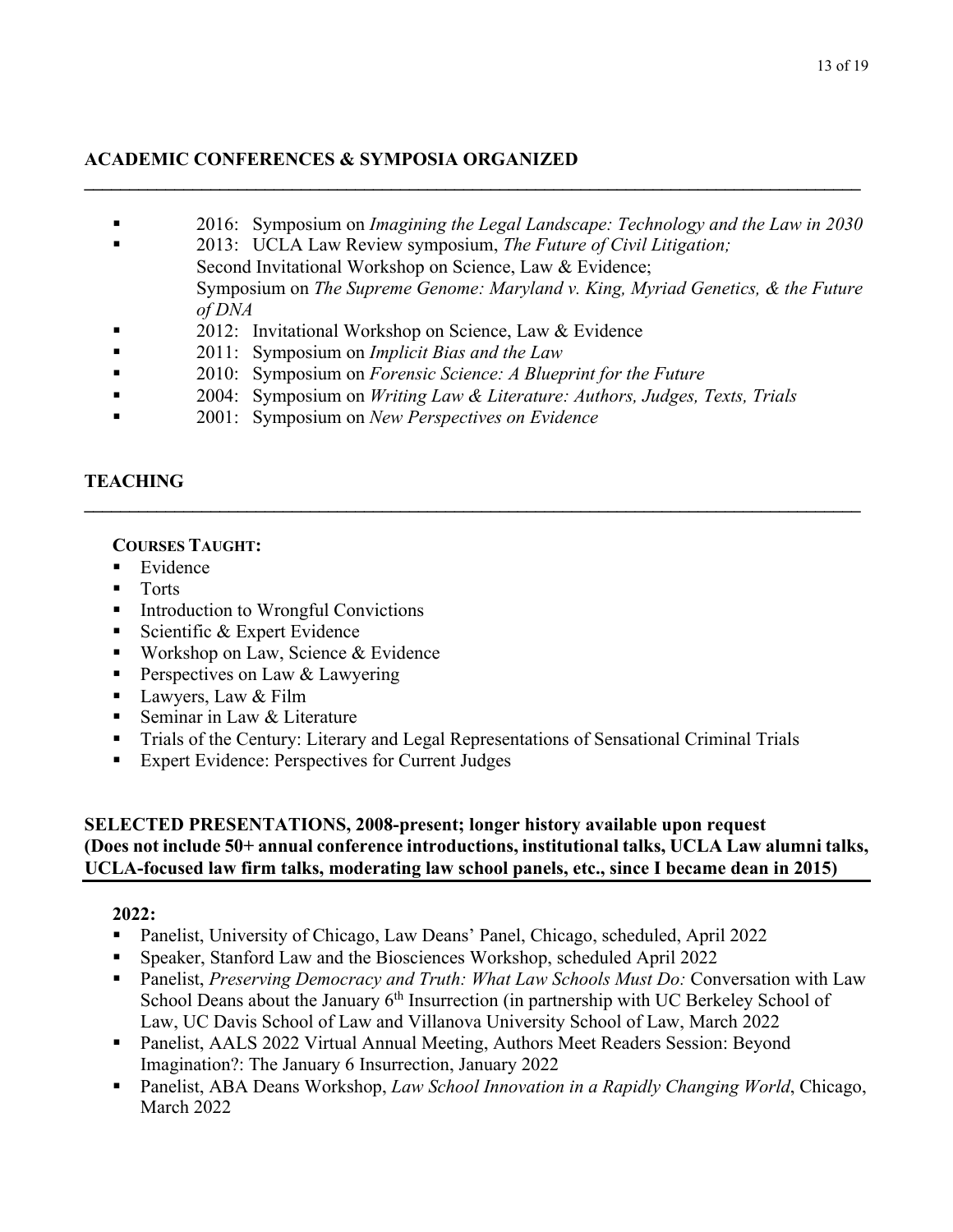- Keynote presenter, The Supreme Court of Illinois Judicial College & U.S. District Court, Northern, Central & Southern Districts of Illinois, 2021 State & Federal Courts Webinar Series: Reliability and Validity of Forensic Science Evidence, December 2021 (with David Faigman)
- Invited Speaker, Personnel Management, ABA/ LSAC Deans Dialogue, December 2021
- Presenter, 2021 Virtual Facebook Legal Scholars Deans Panel, July 2021
- Invited Summer Speaker Series, Munger Tolles: The Future of Legal Education, July 2021
- Introduction of author Ayad Akhtar, Virtual UCLA Luskin Lecture for Thought Leadership, May 2021
- Featured Speaker, alongside Amal Clooney, UCLA Leaders of Tomorrow Webinar Series, *Doing the Right Thing*, March 2021
- Keynote, *Notes on Running A Premier Law School During a Pandemic,* Chancery Club of Los Angeles Virtual Luncheon, January 2021
- The State of Legal Employment in 2021, AALS Law School Deans' Forum, January 2021
- • Panelist, AALS Deans Panel Section on Technology, Law and Legal Education *Access to Justice: Bar Exam and Alternative Licensing,* January 2021
- Facilitator, AALS Deans Forum– *Crisis Management: Bar Exams*, January 2021
- • Facilitator, AALS Deans Forum *Financial Issues: Law School Finances and the Relationship with University Leaders*, January 2021

# **2020:**

- Keynote Speaker, Santa Monica Bar Association's Virtual Installation Dinner, October 2020
- • Panelist, *Leadership During Crisis*, Seattle University School of Law's Ninth Annual Promoting Diversity in Law School Leadership Virtual Workshop, August 2020
- Panelist, *Conversation with Hiring Partners and Deans*, NALP/NALP Foundation COVID-19 Virtual Zoom Roundtable, June 2020
- Relations; Budget/Finance), ABA Virtual New Deans Workshop, June 2020 • Panelist for four sessions, (Communications; Management; Development Alumni and External
- Panelist, *Constitution in Crisis: Will it Survive?* America at a Crossroads Virtual Town Hall, Jews United for Democracy and Justice, June 2020
- **•** Panelist, *Coping with COVID: How Law Schools are Educating Students and Fostering Community*, American Law Institute Podcast, May 2020
- • Panelist, *View from the Deans*, Honoring the Advancement of Women in Law Symposium, Duke in DC Campus, February 2020
- Keynote Panelist, UC Law Deans Discussion with UC President Janet Napolitano, UC Public Interest Legal Conference, Irvine, January 2020

- Panelist, LSAC LA Deans Forum, *From the Law School Deans: Why Law School and Why Now*?, Los Angeles, November 2019
- Invited Speaker, American Legal Education, Jindal Global Law School, New Delhi, November 2019
- • Invited Speaker, American Legal Education, The National Law School of India University, Bengaluru, November 2019
- Panelist, UCLA Arts, *10 Questions: Centennial Edition, "What is Justice?"*, Los Angeles, October 2019
- Invited Participant, The Second Roundtable on Law's Future, Northwestern University Pritzker School of Law, Chicago, September 2019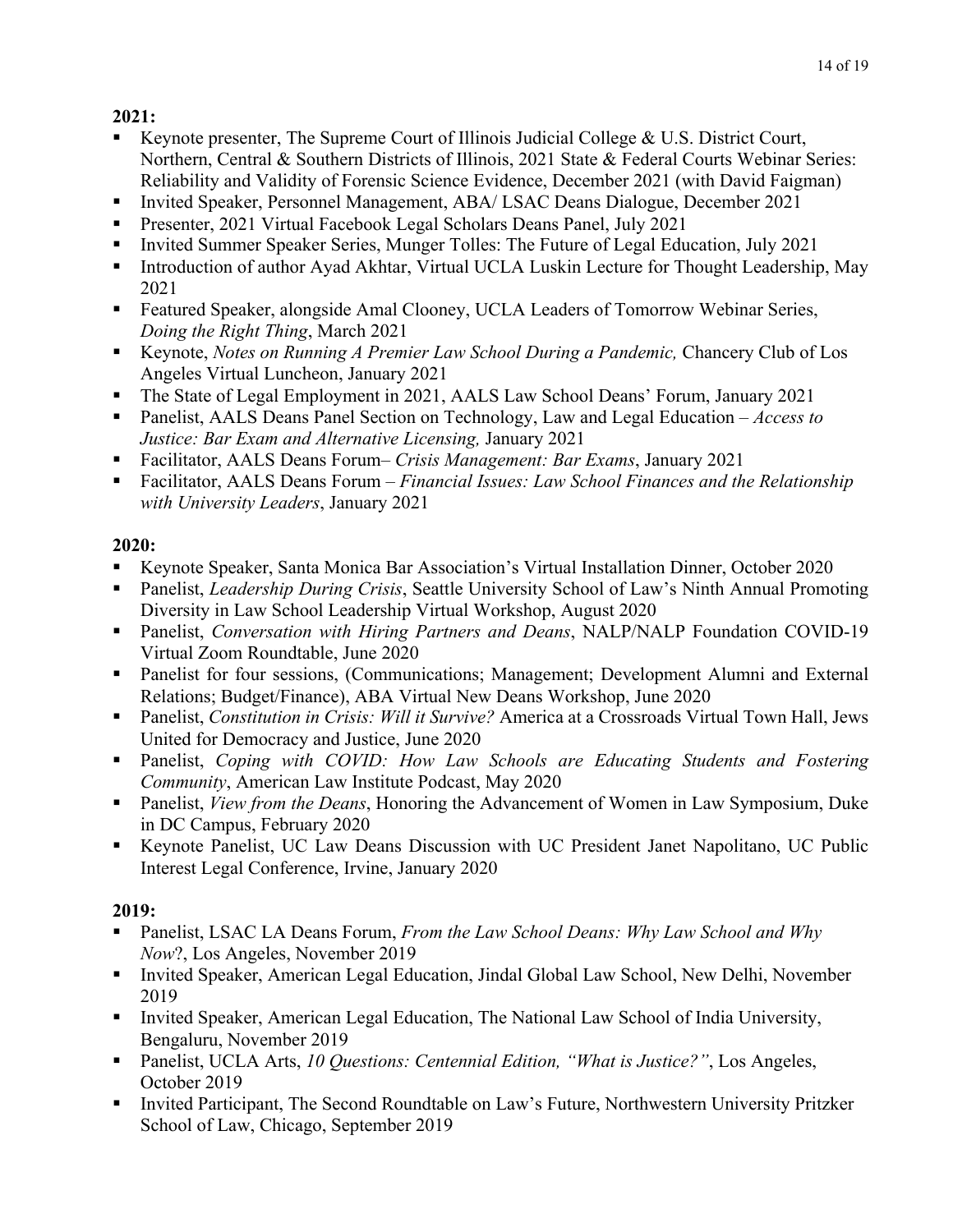- • Panelist, Center for Integrity in Forensic Sciences, Symposium of the Center for Integrity in Forensic Sciences (CIFS) and the Center on Wrongful Convictions (CWC), Northwestern University School of Law, Chicago, June 2019
- Keynote Speaker, Beverly Hills Bar Association's 65th Annual California Supreme Court Luncheon, Beverly Hills, June 2019
- Introductory Remarks, *Truth be Told? Documentary Films Today*, UCLA Law, Los Angeles, June 2019, in collaboration with USC Annenberg
- Keynote, University of Rochester Humanities Center's Public Lecture Series, *Flawed Forensics: Why Troubling Expert Evidence Continues to Find its Way to Court*, Rochester, NY, March 2019
- • Panelist, UC President Janet Napolitano, *In Conversation with UC Law School Deans*, University of California National Public Service Law Conference, Berkeley, March 2019
- Keynote, *Understanding Law, Science, and Evidence*, UCLA Westwood Women's Bruin Club, UCLA, Los Angeles, February 2019

- Trademark Office, Andrei Iancu, National Academy of Sciences, Committee on Science, • Moderator/Discussant, A Discussion with the Director of the United States Patent and Technology and Law, D.C., October 2018
- Conversation with the Dean: U.S. Supreme Court Justice Elena Kagan, UCLA, Los Angeles, September 2018
- Inaugural Roundtable on Law's Future, Claremont McKenna, September 2018
- A Tribute to Dean William Warren, William Warren Memorial, UCLA Law, Los Angeles, September 2018
- Speaker, New Visions for Human Rights, UCLA Global Forum, Zurich, Switzerland, May 2018
- Lunch Speaker, Carol Block's Women's Leadership Luncheon, UCLA Chancellor's residence, Los Angeles, April 2018
- Panelist, *Teaching Science & Technology in Law Schools*, National Academy of Sciences, Committee on Science, Technology and Law, Pasadena, March 2018
- Speaker, Plenary Session on Institutional Advancement, AALS 2018 Annual Meeting, San Diego, CA, January 2018
- Introduction/Convener, Plenary Session on Effective Management, Dean's Forum, AALS Annual Meeting, San Diego, CA, January 2018

- • *The Future of Forensic Science,* Seton Hall Law Review Symposium, New Jersey, October 2017, Festschrift for D. Michael Risinger
- • Moderator, Discussion with Ted Hunt, Department of Justice, on Forensic Science Initiatives, Committee on Science, Technology, and Law (CSTL) Meeting, Washington DC, October 2017
- Joint Keynote with Peter Neufeld, the Innocence Project,  $1<sup>st</sup> UC-wide Public Interest Law$ Conference, Los Angeles, September 2017
- Interviewer, Keynote Conversation with President Janet Napolitano, 1<sup>st</sup> UC-wide Public Interest Law Conference, Los Angeles, September 2017
- Speaker, Munger, Tolles & Olsen Lunch Speaker Series, Los Angeles, September 2017
- **•** Invited Participant/Speaker, *The Future of Expertise in Forensic Evidence*, American Academy of Arts and Sciences Daedalus Authors Workshop, Cambridge, MA, July 2017
- Moderator & Panelist, *May the Force Be with You: The Future of Science in the Courtroom,*  Ninth Circuit Judicial Conference, San Francisco, July 2017
- Panelist and Speaker, 2017 ABA Deans Workshop, Washington, D.C., June 2017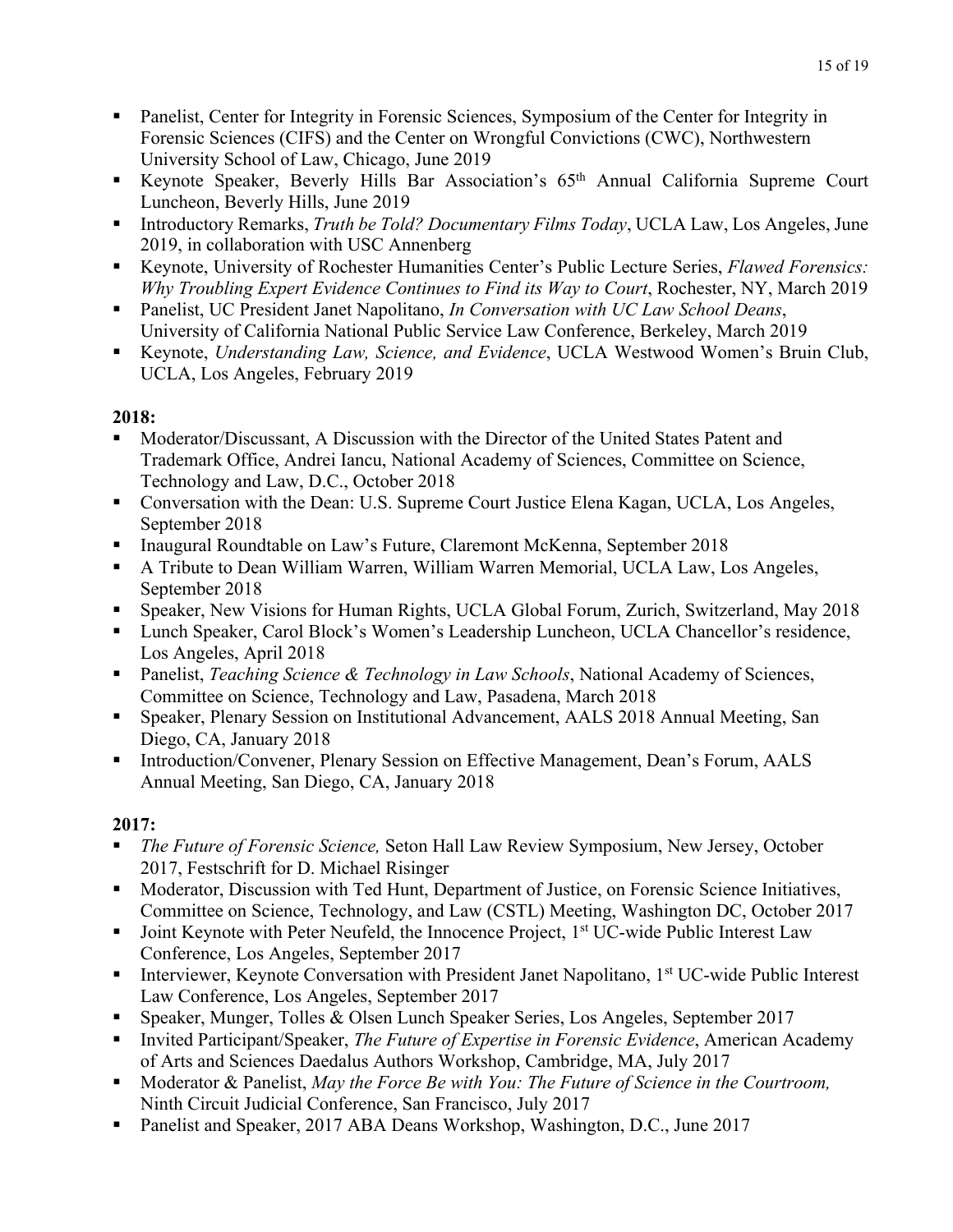- Panelist, *The History of Forensic Science*, 2017 D.C. Circuit Judicial Conference, Lancaster, PA, June 2017
- Conference Keynote, *Evidence: An Interdisciplinary Conversation about Knowing and Certainty*, Center for Science & Society, Columbia University, New York, April 2017
- Panelist, *The PCAST Report on Forensic Science: What Does It Mean and Where Do We Go From Here?*, 2017 Innocence Network Conference, San Diego, March 2017
- • Panelist, Women Leaders in Law, Mintz Levin Women's History Month Panel, Santa Monica, March 2017
- *Fake News: The Role of Technology and Law*, CTSL Meeting, Pasadena, March 2017
- Women *LEAD* Inaugural Summit, Los Angeles, February 2017 • Conversation with California Chief Justice Chief Justice Tani Cantil-Sakauye, UCLA Law
- Speaker, UCLA Dental School Dean's Leadership Institute, Los Angeles, February 2017

- Panelist, Bloomberg's Big Law Business Summit, Los Angeles, October 2016
- on Ethical Issues relating to the use of Forensic Evidence, Los Angeles, October 2016 • Participant, Loyola Law School/ABA Criminal Justice Section's Ethics Committee's Roundtable
- Panelist, *Cognition and the Courtroom: Lessons to Learn from our Powerful and Faulty Brains,*  Ninth Circuit Judicial Conference, Montana, July 2016
- **•** Panelist, PULSE Conference: *Imagining the Legal Landscape Technology and the Law in 2030,* Los Angeles, April 2016
- Faculty Lecture, *Constructing Evidence and Educating Juries: The Case for Modular, Made-In-Advance Expert Evidence About Eyewitness Identifications And False Confessions,* Florida International University, Florida, February 2016
- Keynote, FIU Third Annual Dean's Lecture on Legal Education, Florida, February 2016.
- Panelist, *Does Evidence Still Matter?* and *Evidence Section* panels, AALS Annual Meeting, New York City, January 2016

# **2015:**

- Keynote speaker, *Chapman Dialogue*, Chapman University Dale Fowler School of Law, October 26, 2015
- Conversation with the Dean, Supreme Court Justice Stephen Breyer, September 2015
- **•** *Picturing Forensic Evidence: Images, Expertise and the Display of Knowledge in Court, USC* Material Evidence Conference, May 2015
- *Repeat Play Evidence,* Faculty Workshop, Northwestern School of Law, March 2015
- *Repeat Play Evidence,* Faculty Workshop, University of San Diego School of Law, February 2015
- *Modular Evidence, Experts and Juries, Science Challenges for Law and Policy*, University of Texas Law Review Symposium, January 2015

- *The Underlying Structure of the Federal Rules of Evidence and Implications for Evidence Law Reform, Conference on the Foundations of the Law of Evidence and their Implications for Developing Countries*, Northwestern Law School, November 2014
- • *Fingerprint Evidence and Legal Challenges,* National Forensic Science College for Public Defenders, Cardozo Law School, June 2014. (Faculty member for day-long session on understanding fingerprint evidence)
- *Expert Evidence in the Age of Mechanical Reproduction,* Clifford Symposium in Honor of Judge Jack Weinstein, De Paul Law School, April 2014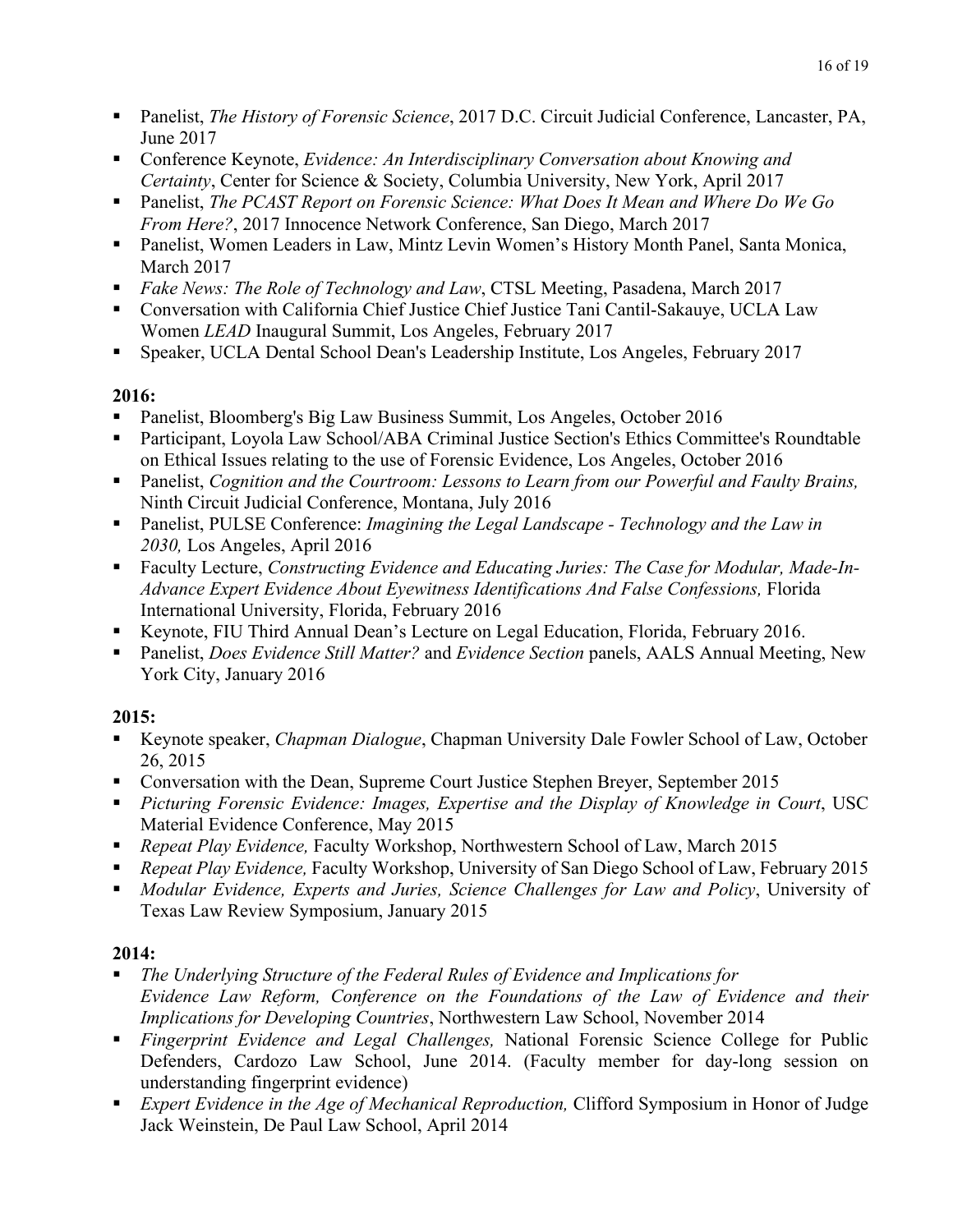- *DNA Database Creep,* Legal Theory Workshop, University of Chicago Law School, March 2014
- *DNA Database Creep,* Faculty Workshop, Berkeley Law School, March 2014
- *The Future of the Confrontation Clause*, AALS Annual Meeting, Evidence Section, New York, January 2014

- Panelist, *The Supreme Genome*, UCLA School of Law, Los Angeles (co-sponsored by PULSE@UCLA Law and the Institute for Society and Genetics), November 2013
- *DNA Database Creep,* Faculty Workshop, Loyola Law School, Los Angeles, October 2013
- *DNA Database Creep,* Faculty Workshop, De Paul Law School, Chicago, September 2013
- *Atomism, Holism, Judges and Experts,* Association for the Study of Law, Culture, & the Humanities, Birkbeck Law School, London, England, March 2013
- *Criminal Justice in the Age of DNA*, NYU School of Law, February. 2013
- *Atomism, Holism, Judges and Experts*, The Future of Civil Litigation, UCLA Law Review Symposium, January 2013
- *Narratives of Causation*, Disprovals: Between Narrative & Evidence: A Symposium, UCLA history department, January 2013

# **2012:**

- *Constructed Truths: The History of Photographs as Legal Evidence*, in Symposium on Truth, Lies & Photographs, Metropolitan Museum of Art, New York, November 2012
- *The NIST Report and Latent Fingerprint Identification*, Scientific Evidence Seminar, California Public Defenders Association, Newport Beach, July 2012
- *Science Exceptionalism and the Law of Evidence*, PULSE Workshop on Science, Law and Evidence, UCLA School of Law, June 2012
- *Evidentiary Issues in Latent Fingerprint Examination*, Daylong Training and Workshop for FBI Fingerprint Examiners, Quantico, VA, April 2012
- **•** Presenter and Moderator, *Forensic Science in The Courtroom*, 3<sup>rd</sup> Annual District Court Conference, Virgin Islands, January 2012

- Panelist, *Crawford and Beyond III: Symposium on the Confrontation Clause*, Brooklyn Law School, November 2011
- *Knowing Where You Stand: Situated Knowledge and the "Science Question" in Forensic Science,*  Symposium on Forensic Performances: Tracing Crime, Constructing Evidence, UC Davis Science Studies Symposium, October 2011
- *Fingerprints as Evidence*, International Conference on Forensic Inference & Statistics, Seattle, Summer 2011
- *Forensic Science in the 21st Century; Presentation to the 3rd Circuit Judicial Conference* (plenary session), Philadelphia, May 2011
- Invited Participant, Macarthur Foundation Discussion Group on Forensic Science, Chicago, March 2011
- Laguna Beach, March 2011 • *Law & The Future of Forensic Science – Presentation to the 9TH Circuit Magistrate Judges*,
- • Discussant, *To Kill a Mockingbird: Reflections on the Film*, Association for the Study of Law, Culture and the Humanities, Las Vegas, March 2011
- Commentator*, Trials, Narrative & Memory,* Law & Memory Conference, USC School of Law,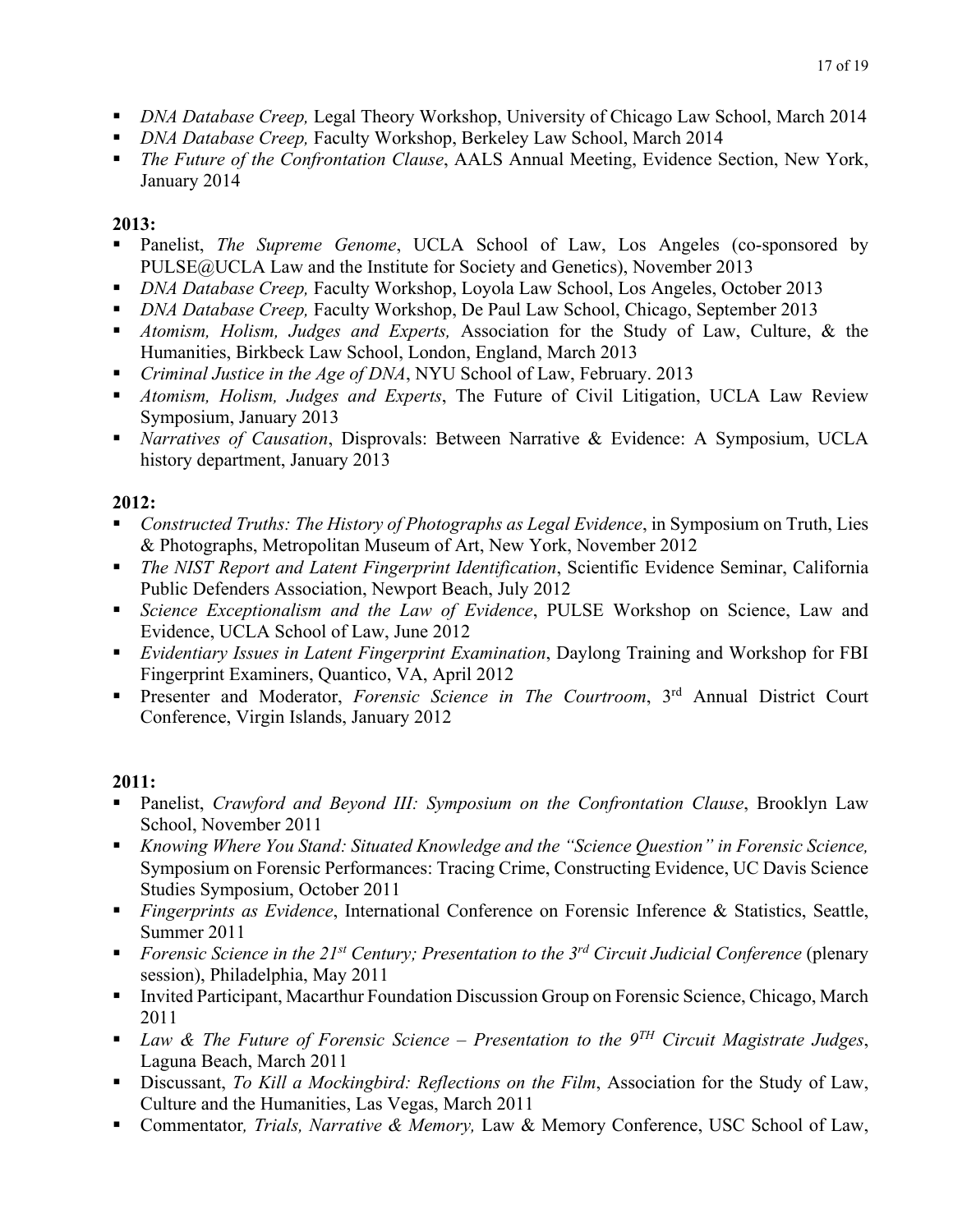# 18 of 19 February 2011

# **2010:**

- *The Legal and Scientific Construction of Certainty*; UCLA History of Science Colloquium Series, November 2010
- • Invited Participant, NSF Workshop on Cognitive Bias in Forensic Science, Northwestern Law School, Fall 2010
- *Cultural Fantasies and Complicated Realities in Forensic Science*, When Courts & Science Clash, Newkirk Center, UC Irvine, October 2010
- **•** *The CSI Effect? How Do Popular Conceptions of Criminal Proof Affect the Criminal Process,* Yale Law School Alumni Weekend, New Haven, October 2010
- *The Scientific Foundations of Forensic Science: "Show Me the Data,"* NIJ Impression and Pattern Evidence Symposium, Clearwater, FL, August 2010
- *Push Button Justice: DUI and the Legal Production of Certainty*, Law & Society Association Annual Meeting, Chicago, May 2010
- *The Courts, the NAS, and the Future of Forensic Science*, Presentation to the Sixth Circuit Judicial Conference, Columbus, Ohio, May 2010
- *From an Adversarial Culture to a Research Culture for Forensic Science: Fantasy or Reality?*  Symposium on the Future of Forensic Science, UCLA School of Law, February 2010
- *Fingerprint Evidence and the Current State of the Law, Sixth National Seminar on Forensic* Evidence and the Criminal Law, San Diego, CA, January 2010

# **2009:**

- *Cutting-Edge Issues in DNA Profiling and Latent Fingerprint Identification*, Appellate Judicial Attorneys Institute, Judicial Council of California, San Diego, November 2009
- *Forensic Science and the Need for Research,* Law & Psychology Colloquium, Northwestern University Law School, October 2009
- • *Panel Presentation*, Current Issues in Forensic Science, Annual Conference for the International Association for Identification, Florida, August 2009
- *Historical Perspectives on Neuroscientific Evidence,* Conference on Law & Neuroscience, University College, London, July 2009
- *Ira M. Belfer Lecture: The Future of Forensic Science*, Named Lecture, Brooklyn Law School, April 2009
- Invited Presenter, Forensic Science for the  $21<sup>st</sup>$  Century: Responding to the National Academy of Sciences Report, Arizona State University, April 2009
- *The National Academy of Sciences' Report on Forensic Science,* Presentation to the California Association of Crime Laboratory Directors, April 2009

- *Atomism, Holism, Experts and Forensics*, Festschrift for Mirjan Damaska, Yale Law School, November 2008
- *Seeing the Truth: X-rays and the History of Expert Evidence, Legal History Workshop, University* of Minnesota, October 2008
- **•** *Of Black Boxes, Machines, and Experts: Problems in the Assessment of Legal and Scientific Validity*, Episteme Conference on Philosophy & Law, Dartmouth College, June 2008
- *Evidence, Film, and Capturing the Friedmans*, AALS Evidence Conference*,* June 2008
- Roundtable on *Challenges in Teaching the Evidence Course*, AALS Evidence Conference, Cleveland, June 2008